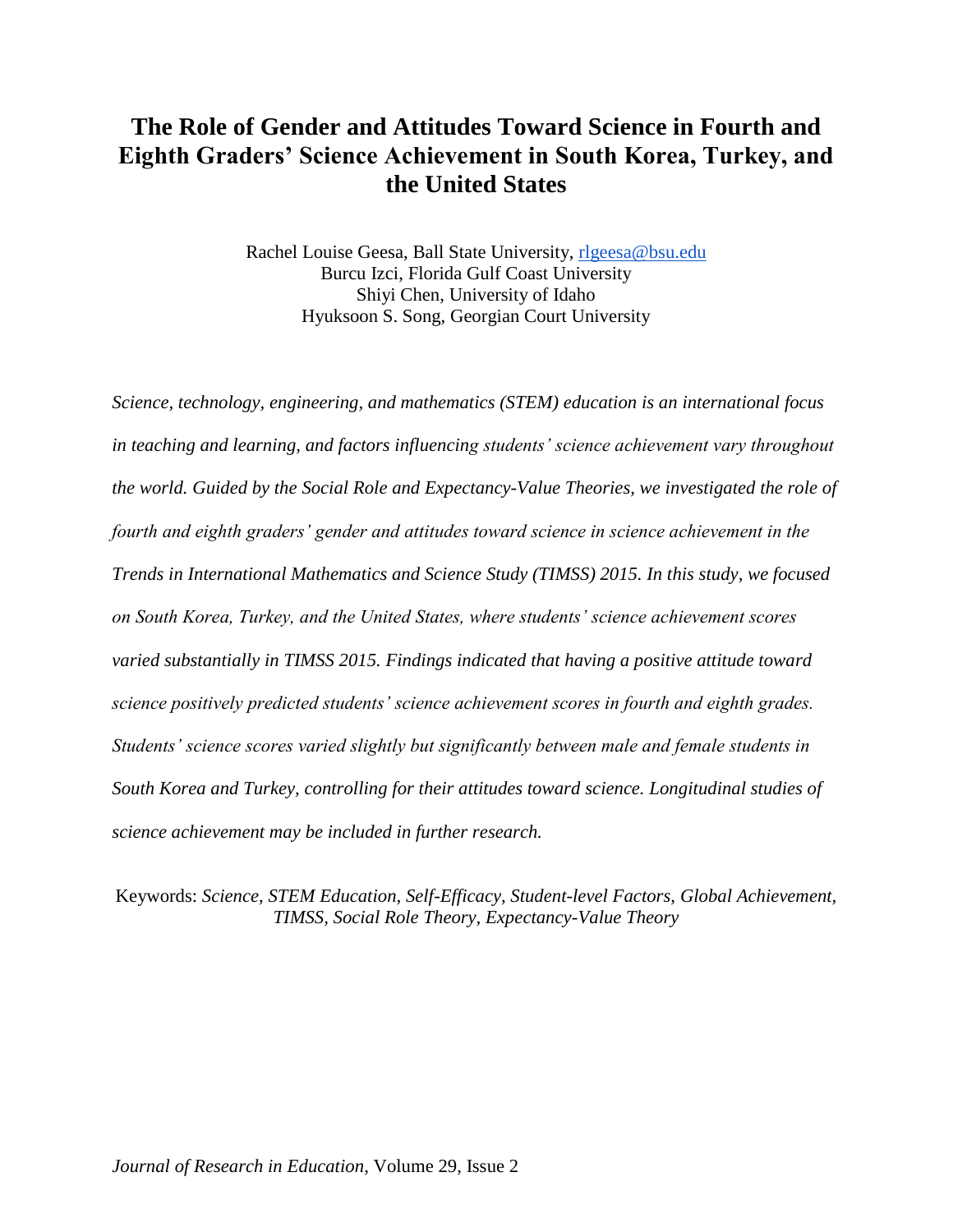Science, technology, engineering, and mathematics (STEM) education is a growing field of study throughout the world to promote career and college readiness for all students. The focus on national and international academic achievement and workforce development in STEM fields have cultivated global competition (National Science Foundation, 2018). Science is one of the key components of STEM, and students' science achievement in early grades may predict their achievement in school, as well as career choices in the future. For example, a recent study showed that starting from kindergarten entry, there are gaps in students' general knowledge, which predicts students' general knowledge in the first grade and then science achievement in later school years (from third to eighth grades) (Morgan et al., 2016). To close the achievement gap among students, researchers suggest early intervention programs for students in their early grades (Morgan et al., 2016). If the achievement gap remains among students throughout high school and college years, it may affect their major and career choices in the future (Dou et al., 2019).

*Journal of Research in Education*, Volume 29, Issue 2 Gender discrepancy also exists in STEM fields. For example, it has been found that female students' intrinsic motivation changes between seventh and eighth grades, and there is a difference between gifted female and male students' science achievement scores in middle school (Edwards, 2019). Relatedly, as of 2017, women are underrepresented in science and engineering jobs in the United States. For example, women represent 52% of the collegeeducated individuals in the workforce, but 29% of science and engineering jobs are female occupied (National Science Board, National Science Foundation, 2020). Similar to the United States statistics, 55% of women (aged 25 to 54) are in the general workforce throughout the world, and only 28.8% of researchers are female globally (United Nations Equity for Gender Equality and Empowerment of Women, 2019). As a result, educational stakeholders provide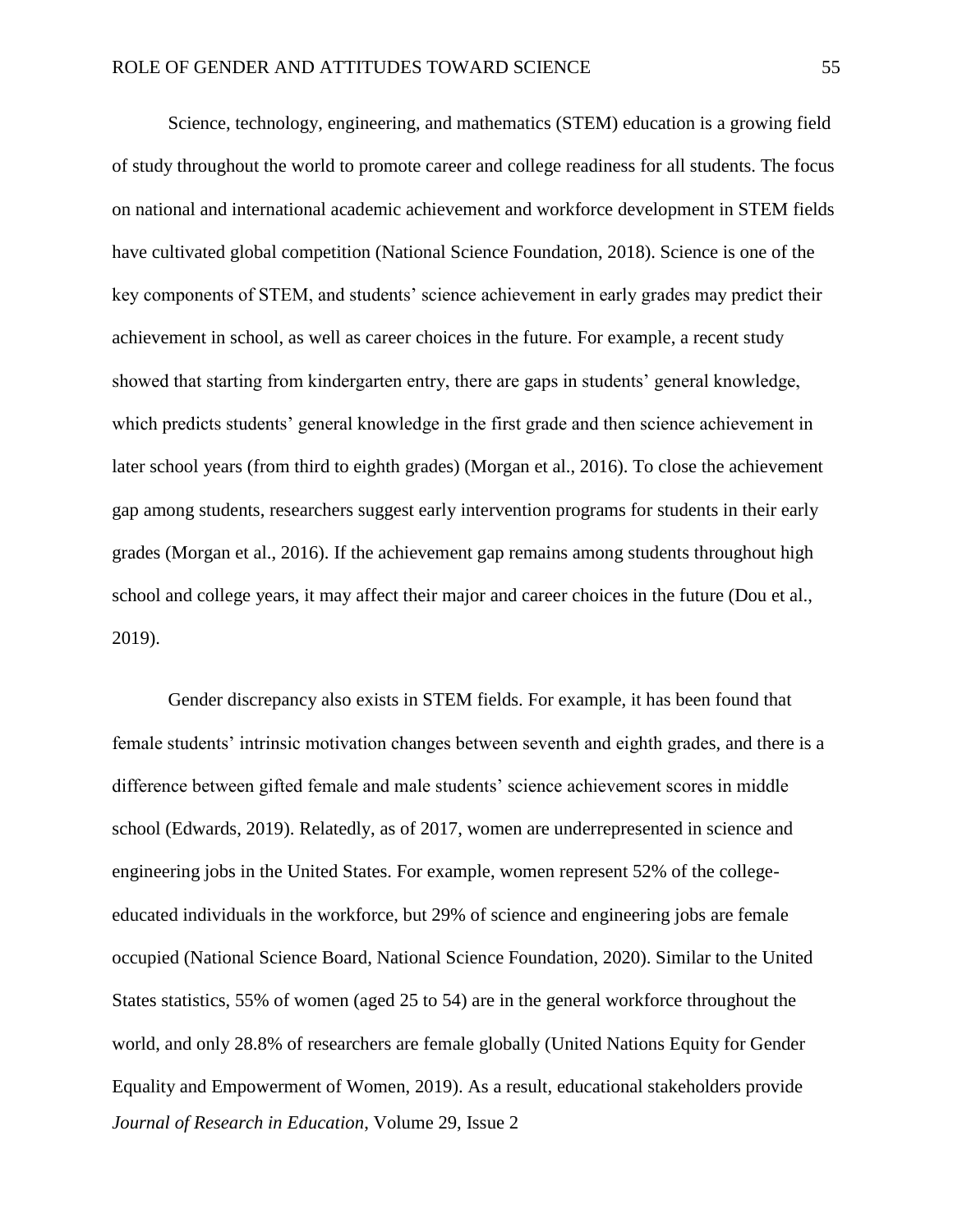various opportunities and activities (e.g., STEM afterschool programs and competitions) to motivate students and encourage their career choices in STEM disciplines in the future (e.g., Kang et al., 2019; Miller et al., 2018).

In response to the worldwide competition in STEM disciplines, educational stakeholders and policymakers refer to data from large-scale international studies (e.g., Trends in International Mathematics and Science Study [TIMSS], Programme for International Student Assessment [PISA]) to better understand students' home, school, and cultural relationships to academic success, in addition to their achievement scores (International Association for the Evaluation of Educational Achievement [IEA, 2017]; Organisation for Economic Co-operation and Development [OECD], 2016). TIMSS is a well-known international study administered every four years to students in fourth and eighth grades. TIMSS data provide information regarding trends in mathematics and science at fourth and eighth grades across participating nations (Martin, Mullis, et al., 2016). In addition to mathematics and science achievement, TIMSS data includes information related to students' home environments, backgrounds, and attitudes toward mathematics and science.

The purpose of this study is to explore the relation between gender and attitudes toward science in science achievement for fourth and eighth grade students in three countries: South Korea, Turkey, and the United States. In TIMSS 2015, South Korea is one of the top-achieving countries in science. The United States is slightly above, and Turkey is below the international average score in both fourth and eighth grades (Martin, Mullis, et al., 2016) (see Figure 1). The international average is the scale center point determined by TIMSS organizers. Science content domains vary between grade levels in TIMSS 2015 (see Table 1) with topic areas within each domain. Based on the variance in students' science achievement among these three countries and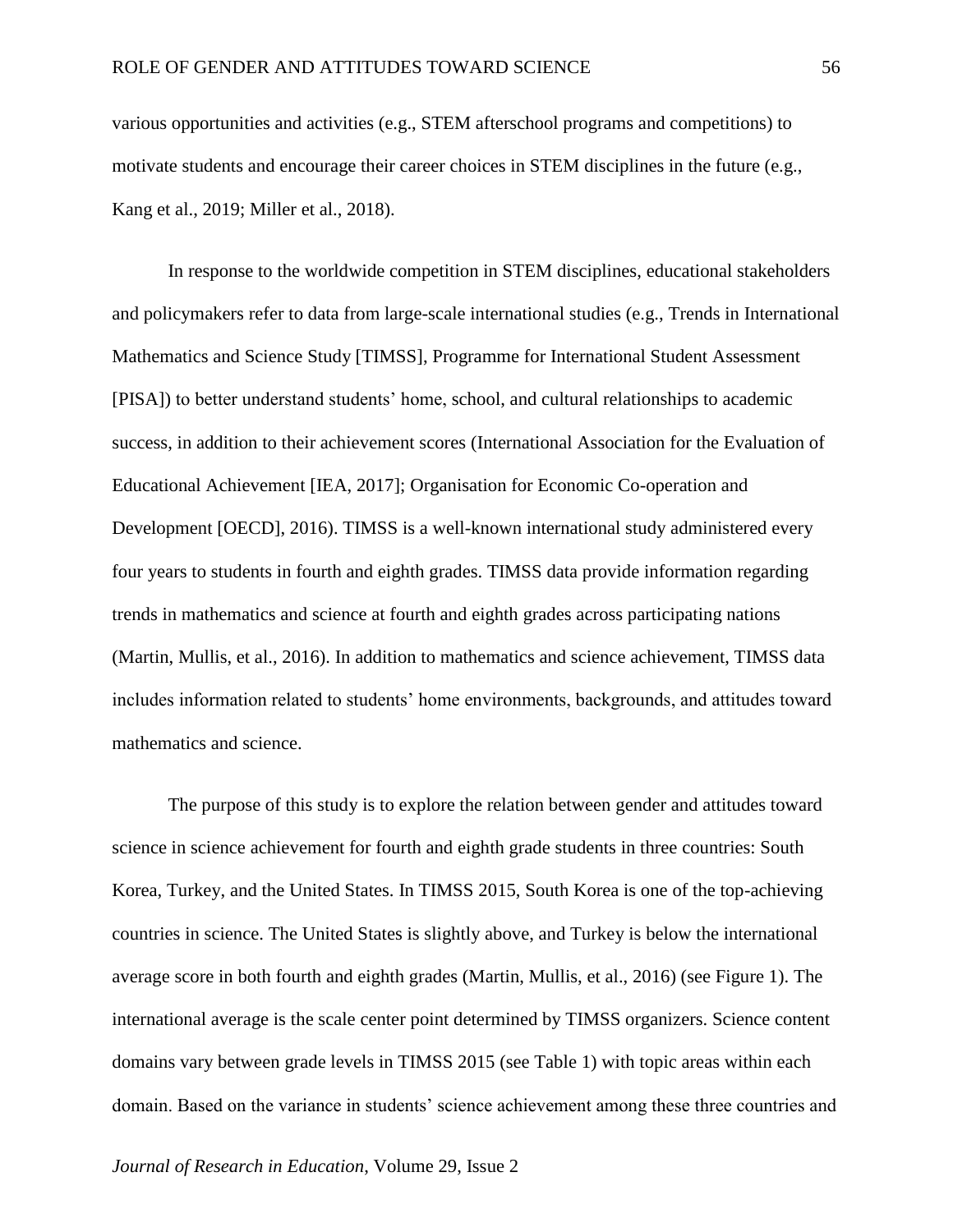the countries' focus on STEM education fields, we aim to explore the role of students' gender and the attitudes toward science in fourth and eighth graders' science achievements in South Korea, Turkey, and the United States.

### **Figure 1**

*TIMSS 2015 Fourth and Eighth Grade Science Achievement Scores for South Korea, Turkey, and the United States*



*Note*. Information received from Martin, Mullis, et al., 2016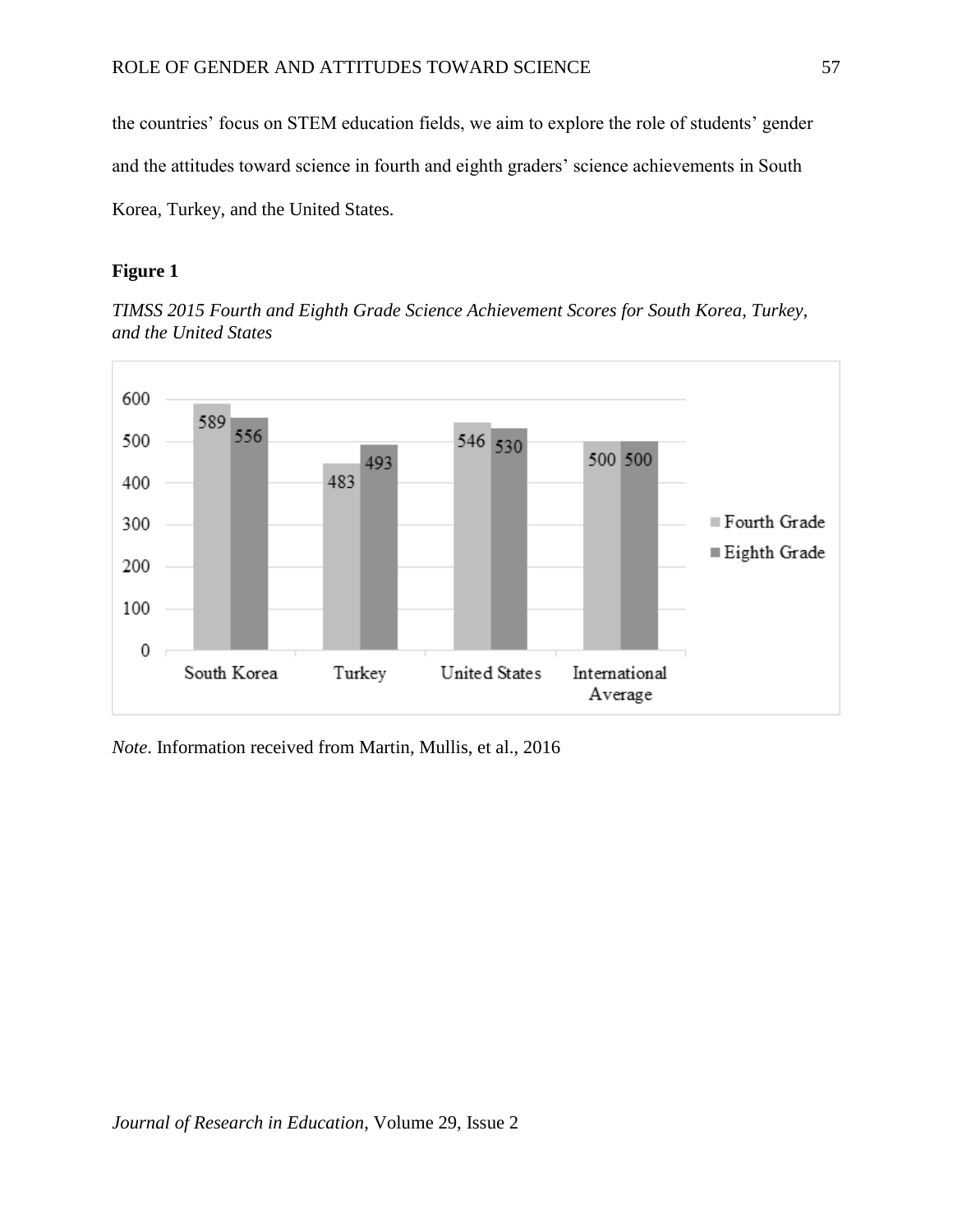# **Table 1**

*TIMSS 2015 Fourth and Eighth Grade Science Content Domains*

| Science content domains |                     |  |  |  |
|-------------------------|---------------------|--|--|--|
| Fourth Grade            | <b>Eighth Grade</b> |  |  |  |
| Life science            | <b>Biology</b>      |  |  |  |
| Physical science        | Chemistry           |  |  |  |
| Earth science           | Physics             |  |  |  |
|                         | Earth science       |  |  |  |

*Note:* Items retrieved from Martin, Mullis, et al., 2016.

#### **Research Questions**

Given the gender gap in STEM disciplines, and the literature and recent trends in TIMSS 2015, we hypothesized that there would be statistical differences in science achievement scores between male and female students in fourth and eighth grade, respectively; fourth and eighth grade students' attitudes toward science are significantly associated with their science achievement. We examined the following research questions in this study:

> 1. What are the differences in students' gender and attitudes toward science in South Korea, Turkey, and the United States?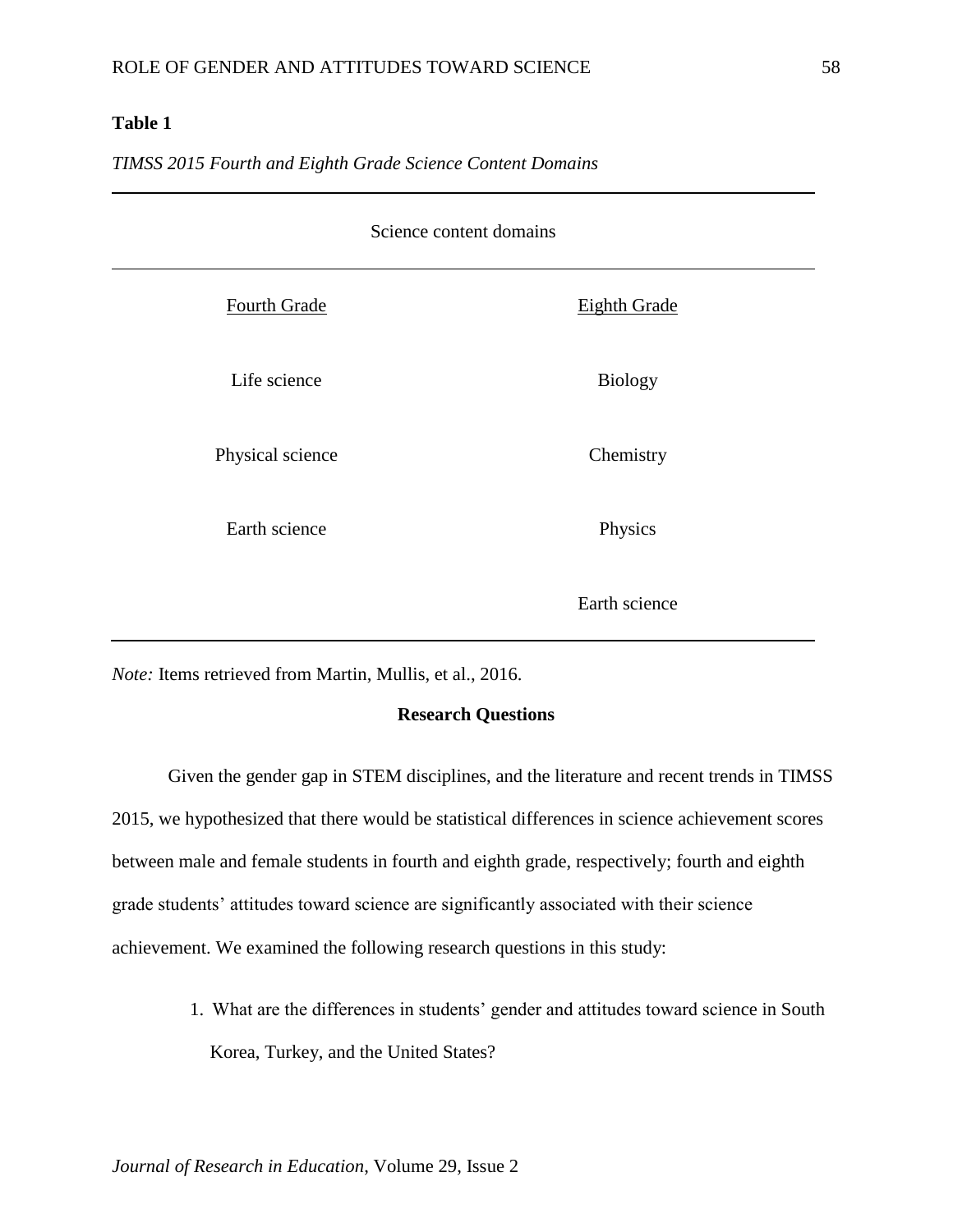- 2. What are the unique contributions of gender to fourth and eighth graders' science achievement in South Korea, Turkey, and the United States?
- 3. What are the unique contributions of attitudes toward science to fourth and eighth graders' science achievement in South Korea, Turkey, and the United States?

### **Literature Review**

As the world becomes more reliant on technology, STEM knowledge and skills have become more critical to students in all areas of the world. Patall et al. (2018) explained that as the global economy continues to grow in the ways of scientific and technological advancements, the need for more students as future workers in STEM fields becomes more demanding. For example, the United States Bureau of Labor Statistics (2020) found that "employment of computer and information research scientists is projected to grow 16 percent from 2018 to 2028, much faster than the average for all occupations" (p.1). This demand in the job market for people who are proficient in computers, data-mining, and programming has brought an equal demand for effective STEM courses to be taught to students starting in early grades to prepare students for success in STEM-related career fields and higher education programs in the future.

The concept of integrating science and mathematics in education has been discussed for many years and tested with positive results at various grade levels. Recently, several experts have called for an interdisciplinary approach that moves beyond mathematics and science, and incorporates engineering and technology (e.g., English, 2016; Havice, 2015; Honey et al., 2014). As a result, the STEM education movement has developed into a mainstream topic in teaching and learning conversations and methods over the past decade. According to Kennedy and Odell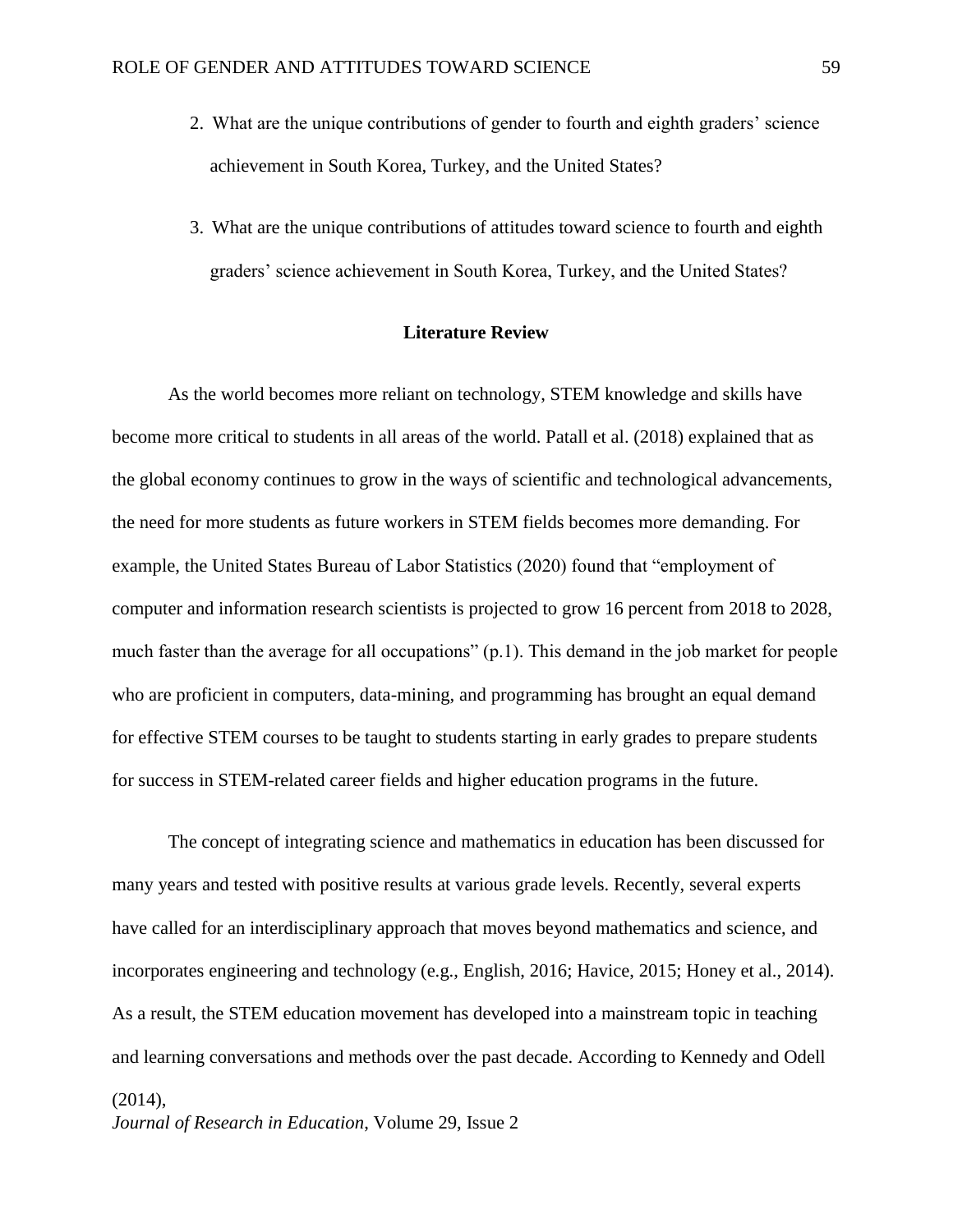STEM education has evolved into a meta-discipline, an integrated effort that removes the traditional barriers between these subjects, and instead focuses on the innovation and the applied process of designing solutions to complex contextual problems using current tools and technologies. (p. 246)

The demand for jobs in STEM-related fields is expected to steadily increase over time, however research indicates that as students enter the middle grades of school, their interest in and attitudes toward STEM disciplines become more negative (Degenhart et al., 2007). Researchers have conducted various studies exploring students' attitudes regarding STEM, and many programs have been developed to increase students' engagement in these disciplines (Chittum et al., 2017; Degenhart et al., 2007; Redmond et al., 2011). For example, Degenhart et al. (2007) investigated middle school students' attitudinal changes toward STEM-related careers after a year-long classroom interaction with a National Science Foundation graduate fellow as a STEM specialist. Analyses of the results indicated that the practical learning experiences provided by the STEM specialist increased students' subject-area confidence, thereby increasing their STEM-related self-efficacy and their attitudes about pursuing a STEM-related career.

Similarly, Redmond et al. (2011) conducted a study in which middle school teachers partnered with university engineers to implement project-based engineering activities into the existing mathematics and science curriculum. The mixed methods study took place over two years and involved 1287 students in sixth and seventh grade. As a result, the implemented STEM program positively impacted students' effort toward science and mathematics, their awareness of engineering, and interest in a career in a STEM-related field. Chittum and colleagues (2017) also designed an afterschool and summer program, Studio STEM, to engage upper-elementary and middle grade students in STEM concepts and practices. The findings showed that students who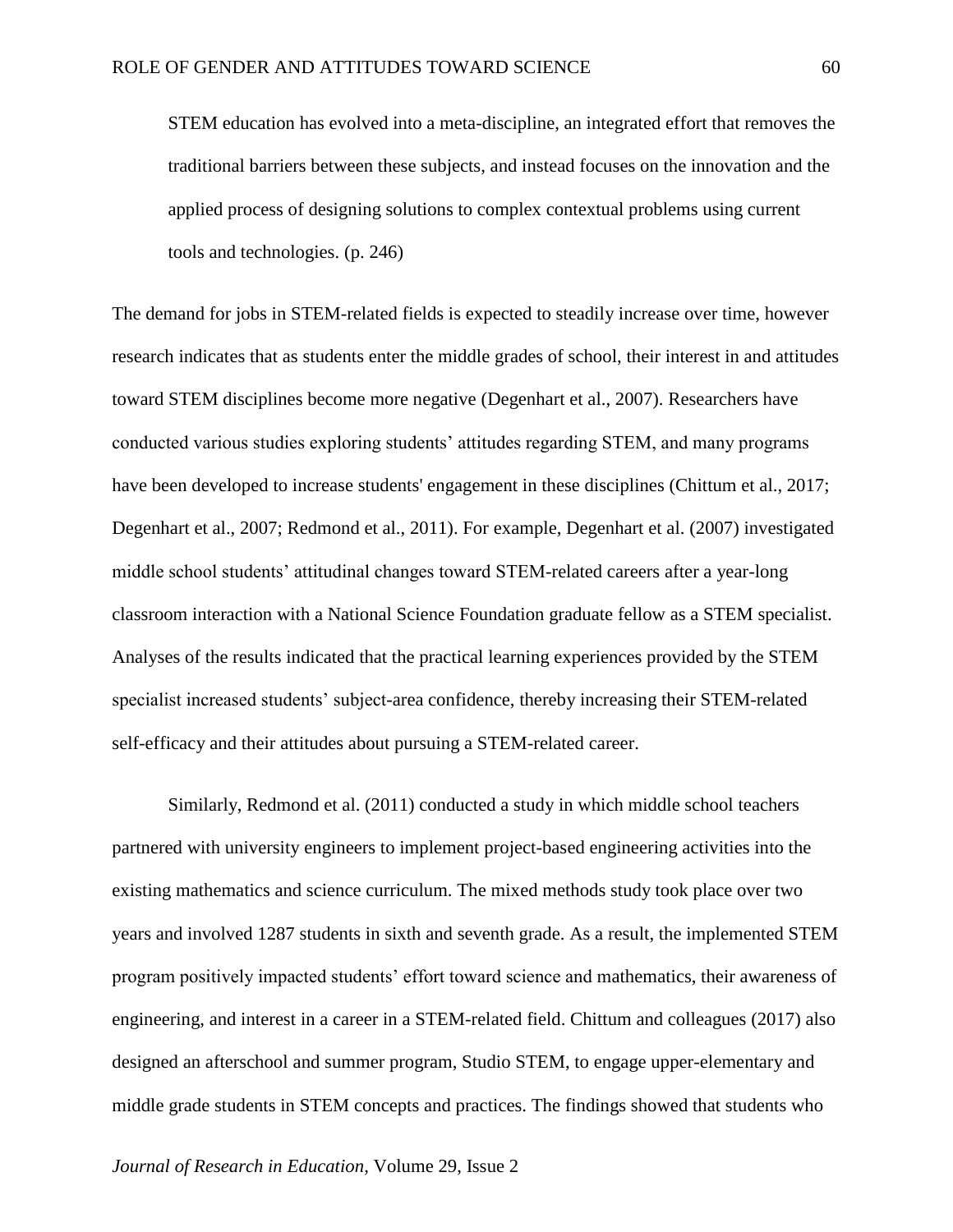participated in Studio STEM program reported significantly higher college plans, science attainment value, science interest value, science utility value, and science competence beliefs than their peers who did not participate in the Studio STEM program.

Given the importance of science achievement for workforce development and global competition, the U. S. Department of Commerce, Economics and Statistics Administration (2011), and National Science Board, National Science Foundation (2020) reported that although women make up half of the workforce, they are greatly underrepresented in STEM fields. This phenomenon is a result of a series of intricate variables that explain the differences between males and females in the workforce, such as temperament, value, and preference for risk and prestige (Baker & Cornelson, 2018; Goldin, 2015). More specifically, differences in attitudes toward STEM are likely to be a crucial contributor to the gender gap in STEM career choices.

While both males' and females' self-efficacy and attitudes toward mathematics and science decline as they enter the middle school grades, researchers indicated an alarming discrepancy with females' confidence and achievement falling at a much more distressing rate (Naizer et al., 2014). However, STEM-related attitudes and skills, as two malleable factors, have demonstrated the potential in shortening the gender gap in STEM fields. Naizer et al. (2014) contended that engaging students, particularly females in STEM subjects, is possible through targeted ongoing exposure and instruction. Through the implementation of a two week STEM summer program and follow up meetings throughout the academic year, researchers found the science and mathematics self-efficacy of participants of the study (66 middle school students) increased, as well as their problem-solving abilities. The study's findings indicated the gender differences found at the commencement of the study had diminished. Naizer et al. (2014) argued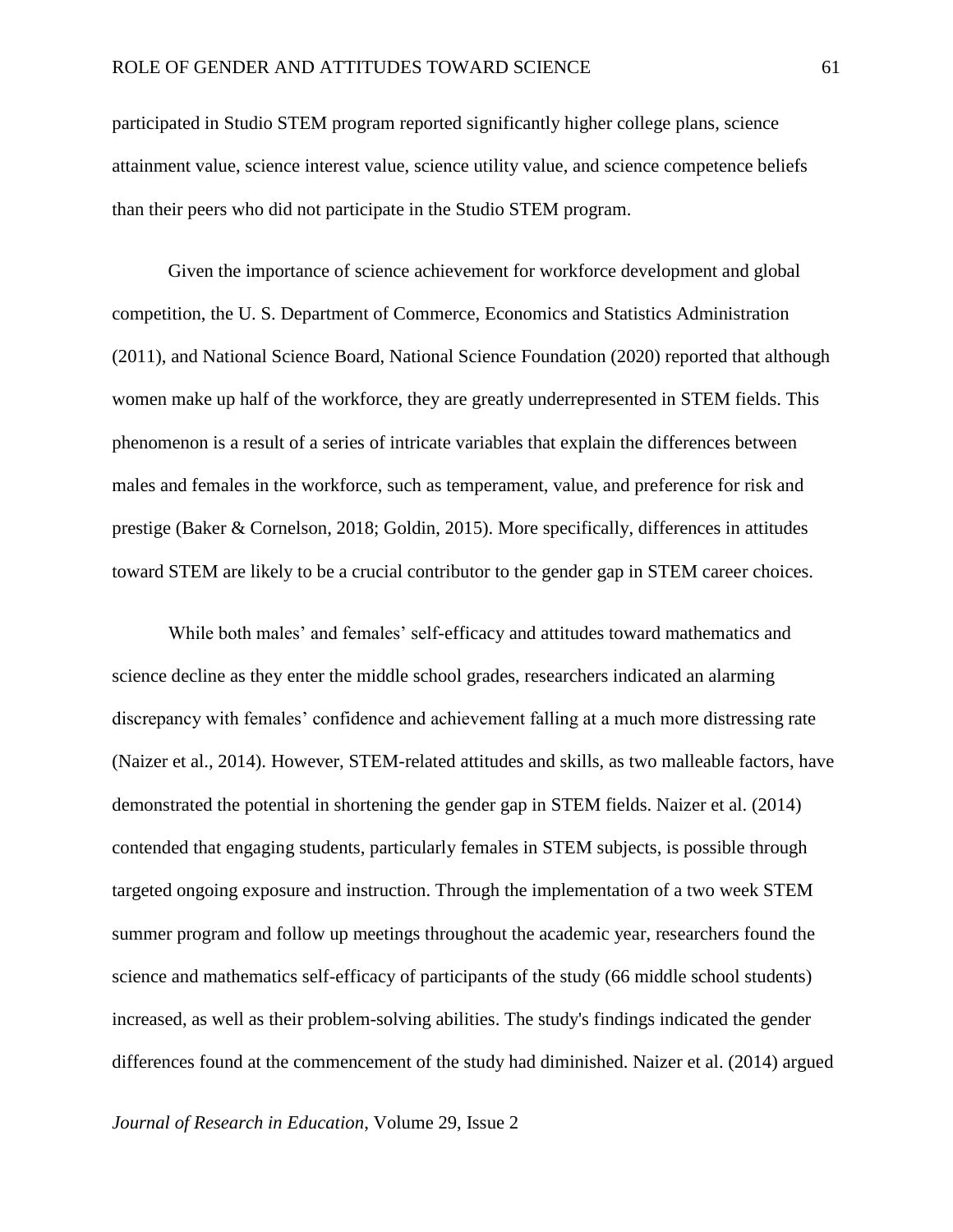that incorporating STEM programs were valuable for all students and might reduce gender inequality in the STEM fields in the future.

Students' achievement in science may drive students' future success in STEM fields, so students must have an interest in science to be motivated to achieve in the field (Cheung, 2018). Female students, compared to their male peers, experience negative stereotypes about their abilities in science, which may contribute to lower performances on tests and lower aspirations for STEM careers in the future (Hill et al., 2010). Hill and colleagues (2010) emphasized the role of environment and culture in STEM fields and programs that influence female students' confidence and skills in STEM disciplines and jobs. Relatedly, Han (2016) examined the associations between national education systems and the gender gap in STEM-related occupational expectations across 49 countries by using data from the PISA. Results indicated that female students are more likely than male students to have a health services occupation. In addition, female students are less likely than male students to have a career in computing and engineering.

In TIMSS 2015, science achievement scores of fourth graders are reported for 47 countries, and eighth graders' science achievement scores are reported for 39 countries (IEA, 2015a, 2015b). According to TIMSS 2015, fourth grade male and female science achievement scores were similar in more than half of the participating countries. Female students had higher achievement scores than male students' scores in only 11 countries (e.g., Bahrain, Finland, Kazakhstan, Saudi Arabia, Sweden) with the average difference of 24 points between the scores of males and females in those 11 countries. In Turkey, female students' science scores were an average of one point higher than the male students' science scores in the fourth grade. On the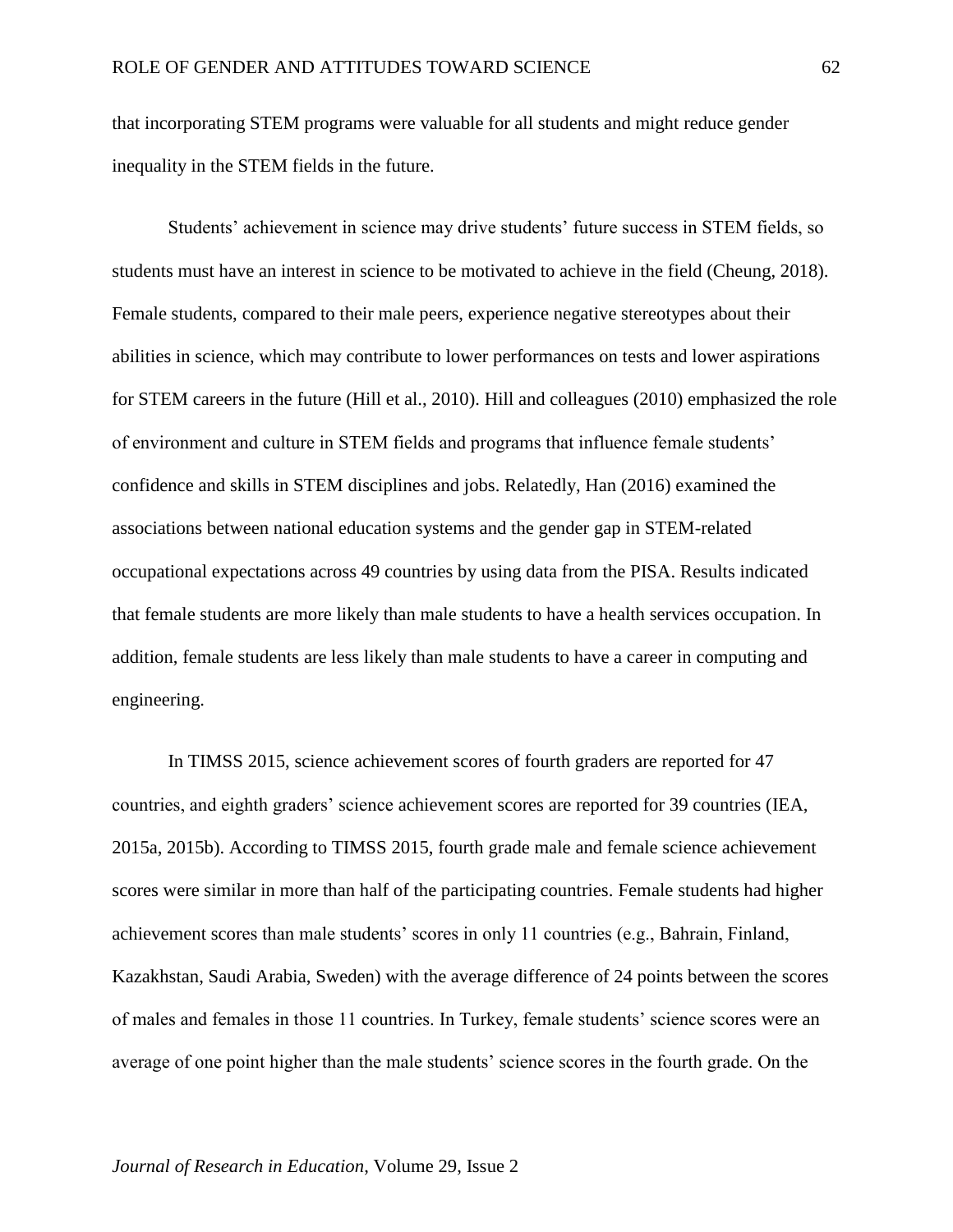other hand, male students performed better than female students in 11 countries (e.g., Czech Republic, Hungary, South Korea, United States), with the average difference of 8 points.

When eighth graders' science achievement scores were compared between genders, there was no difference between achievement scores of female and male students in 20 countries (IEA, 2015a, 2015b). Female students performed better in science than their male peers in 14 countries (e.g., Kuwait, Malta, Saudi Arabia, Turkey) with an average difference of 28 points. Male students had higher science achievement scores in five participating countries (e.g., Chile, Hungary, United States, South Korea), with the average difference of 11 points. There was an average of a three-point difference between male and female students in South Korea.

Even though female and male students had similar or the same science achievement scores in half of the participating countries in fourth and eighth grades, the differences between female and male students' science achievement scores still exist and might be a result of students' attitudes toward science or cultural differences. Numerous studies about elementary and secondary school age students' academic achievement in mathematics exist (e.g., Chen, 2014; Geesa, et al. 2019a; Lubinski et al., 2014; Siegler et al., 2012). Similar to mathematics, science is a discipline that affects students' success and future STEM career choices. However, research about students' science achievement, and connections between success in science with their home and individual influences is lacking at this time (Geesa et al., 2019b).

#### **Science Education in South Korea, Turkey and the United States**

*Journal of Research in Education*, Volume 29, Issue 2 The emphasis on science education in each country varies throughout the world. Relatedly, the TIMSS science achievement scores differ among South Korea, Turkey, and the United States. For example, South Korea is consistently ranked amongst the top for global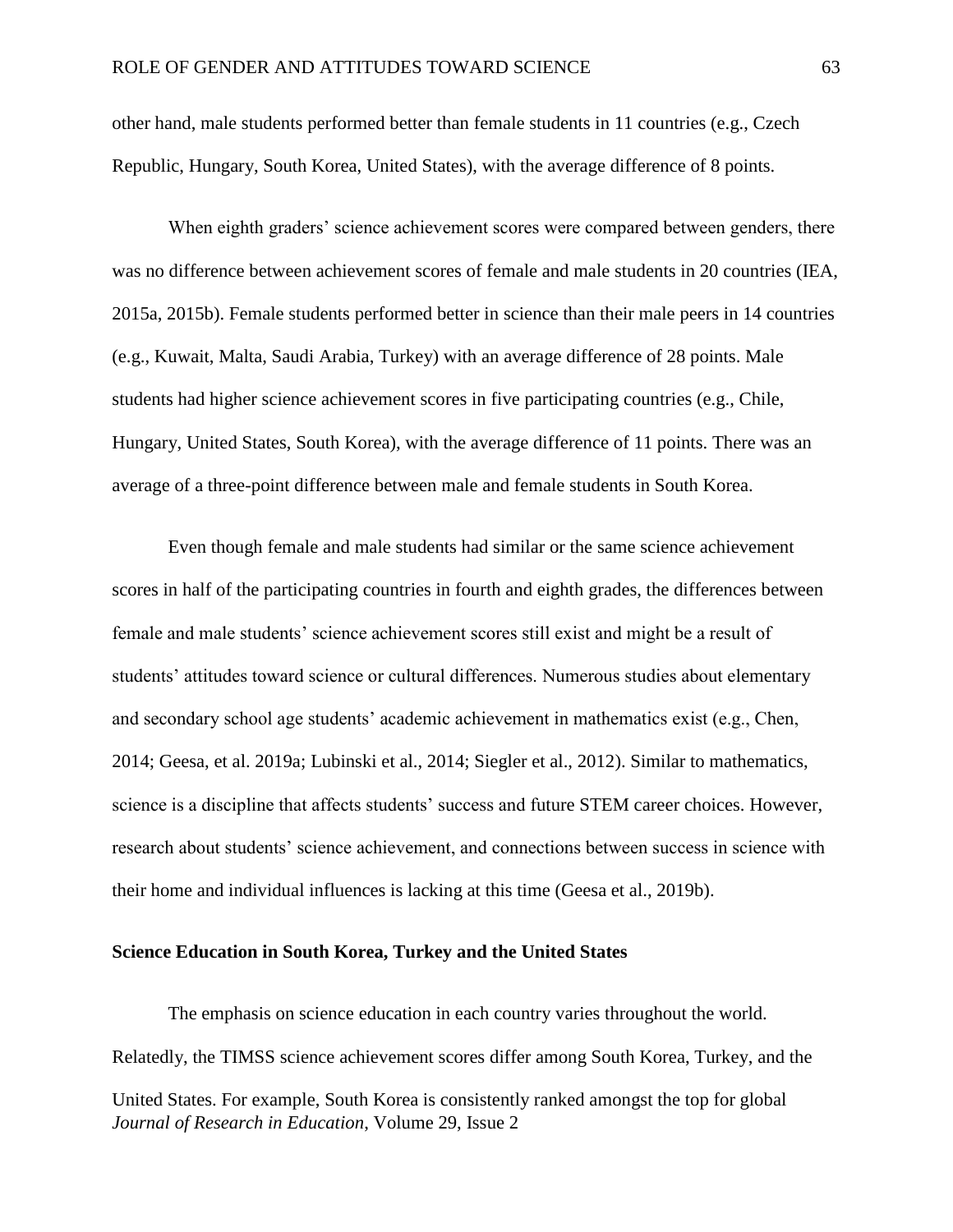education (Martin, Mullis, et al., 2016). According to TIMSS 2015 data, South Korean fourth grade students ranked second in science achievement amongst peers in other countries. Similarly, South Korea was ranked fourth for eighth grade science achievement (Martin, Mullis, et al., 2016). The achievement of South Korean students may be influenced by their science curriculum. All students in elementary and middle schools use a national science curriculum in South Korea (Sang et al., 2016). According to the 2015 science curriculum, students are expected to understand basic science concepts through activities involving inquiry; develop an interest in and curiosity about natural phenomena and objects; and obtain scientific thinking skills and creative problem-solving abilities (Korean Ministry of Education, 2017). In addition, South Korean students' higher achievement scores could be a result of having education fever (Kim et al., 1993; Lee, 2003), as well as the popularity of attending private cram schools after regular school hours (Choi & Cho, 2016; Kim & Park, 2010).

Turkey, on the other hand, is one of the countries where students' achievement scores in science have been rising in recent years at fourth and eighth grades. However, their TIMSS 2015 science achievement scores were below the international average score. Fourth graders' science achievement was ranked  $35<sup>th</sup>$  among 47 participating countries, and eighth graders' science achievement was ranked  $21<sup>st</sup>$  among 39 participating countries. In Turkey, students in public elementary and middle schools have free and compulsory education (Özdemir et al., 2016). Fourth grade students take three hours of science courses weekly, while eighth grade students take four hours of science courses each week (Ministry of National Education, 2018). The main objective of the science curriculum in elementary and middle schools is to provide studentcentered lessons as well as develop students' competencies, such as problem solving, reasoning, project-based learning, and cooperating with others (Ministry of National Education, 2018).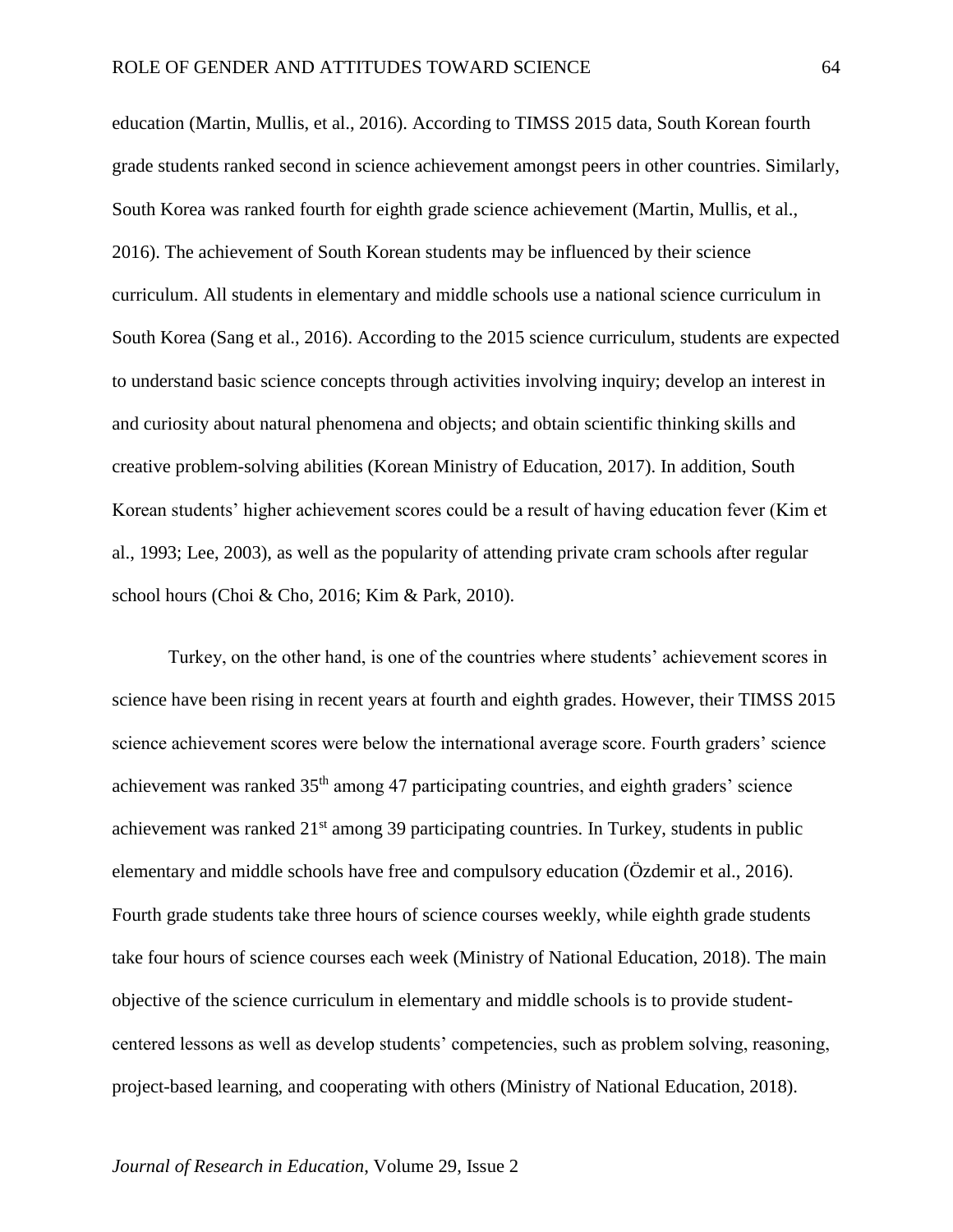Since 2016, the Ministry of National Education emphasized STEM education and made promising attempts to expose students and teachers to STEM in elementary and middle school grades (Ministry of National Education, General Directorate of Innovation and Educational Technologies [YEĞİTEK], 2016, 2017, & 2018). Higher education institutions also designed resources and professional development opportunities to support teachers in STEM teaching (Bahçeşehir University, STEM Center [BAUSTEM], 2018).

In comparison to the national curriculum of Turkey and South Korea, each state in the United States is responsible for their education program (Malley et al., 2016). Students in the United States participate in public education beginning in kindergarten through the end of twelfth grade. Since each state governs their education curricula differently, science education differs among states. As an influencer of science education curriculum since 2013, Next Generation Science Standards (NGSS) focus on areas related to engineering, natural science, physical science, and science-related practices for students in all grades (Mullis et al., 2016; Next Generation Science Standards, 2013). Life sciences, earth and space sciences, and physical sciences are usually a part of the science curriculum in the United States (Mullis et al., 2016). College and Career Readiness (CCR) standards and the Every Student Succeeds Act (ESSA) are components of the United States' recent focus on students' knowledge, success, and achievement in STEM fields (Council of Chief State School Officers, 2018; ESSA, 2015; Malin et al., 2017). Local and national organizations support STEM programs, supplies, and professional development in elementary and secondary schools to focus on students' STEM-related careers and higher education options in the future. However, it is critical to better understand students' attitudes toward science and achievement in sciences through an international lens for educators and leaders to better support their success in STEM fields.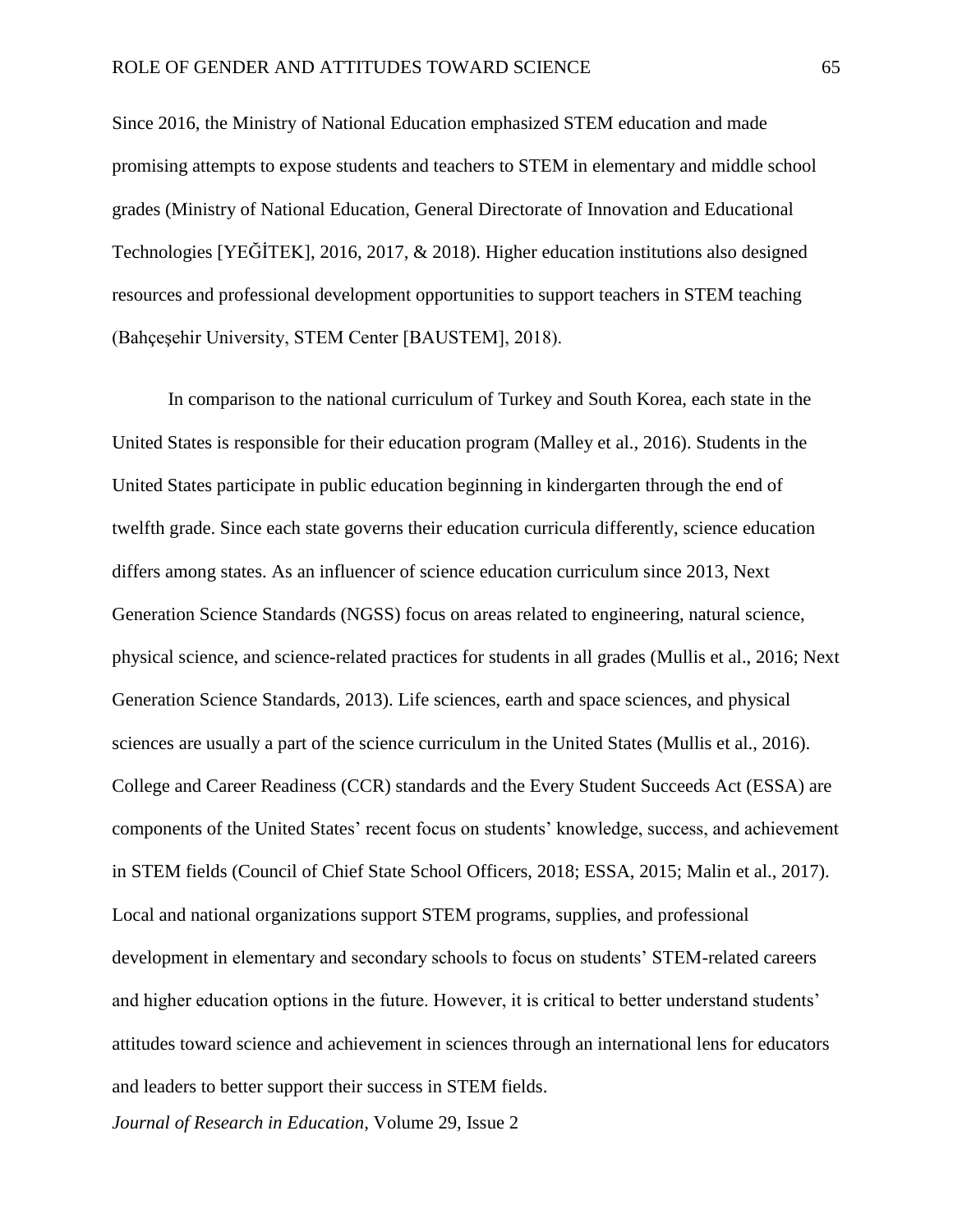#### **Theoretical Framework**

In elementary and middle school years, students' attitudes toward science might be influenced by a variety of factors, including cultural and parental expectations, as well as students' own interest areas. Due to those factors, Social Role Theory and Expectancy-Value Theory (EVT) are the frameworks guiding the current study. Social Role Theory asserts that "gender stereotypes form and change in response to observing women and men in differing social roles within a culture" (Miller et al., 2015, p. 631). The gender stereotypes may be developed by messages in mass media, teachers' and parents' opinions, and students' prior experiences in STEM fields. Bidirectional relationships also exist between gender stereotypes and performance (Lindberg et al., 2010; Petersen & Hyde, 2014). That is, STEM fields have traditionally been male-dominated fields and male students tend to outperform females in STEM fields. Meanwhile, female students' excellence in STEM fields can shape and strengthen the gender role. Even though male students are dominating STEM fields, social roles vary throughout the world (Petersen & Hyde, 2014).

Expectancy-Value Theory (EVT) (Eccles, 2009) is adopted as an additional theoretical framework of the study. The origin of EVT can be traced back to Atkinson's (1957) work, in which Atkinson suggested that one's performance and choice were linked to their task-related expectancy and value beliefs. Building on Atkinson's (1957) theory, Eccles (2009) proposed and empirically validated the EVT model to explain individuals' task persistence, choice, and motivation. There are two essential elements in the EVT: 1) the "expectancy" piece taps into individuals' beliefs about their abilities in accomplishing certain tasks; and 2) the "value" part concerns three dimensions of value that people place on a given task (i.e., importance, interest,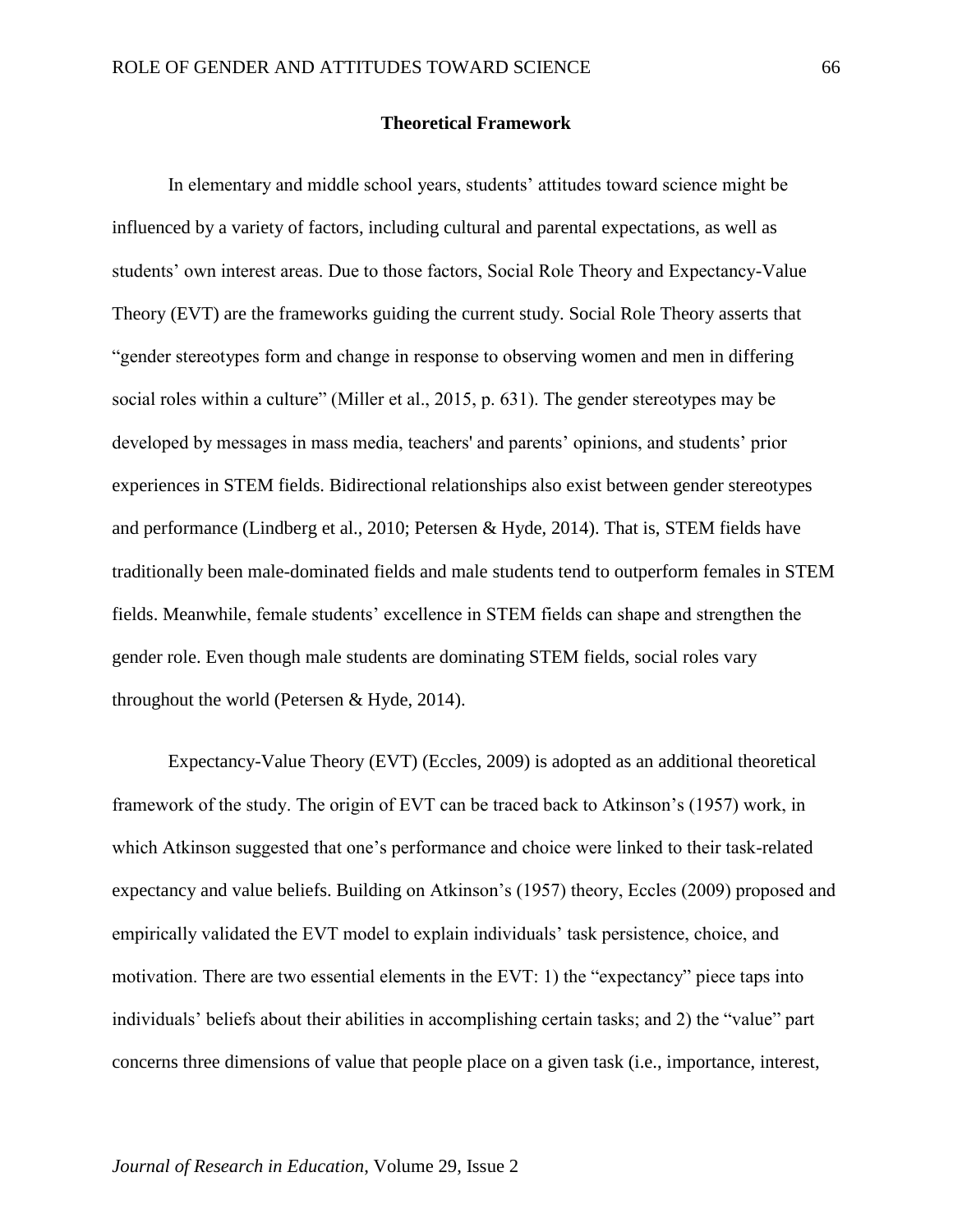and usefulness) (Wigfield  $&$  Cambria, 2010). EVT has been widely used by researchers trying to understand the gender gap in STEM-related academic achievement and career choices.

For instance, Ball and colleagues (2016) found that EVT constructs were related to elementary students' STEM-related academic motivation and later course selections. Relatedly, despite similar mathematics performances and attitudes, female adolescents expressed less interest in mathematics- and science-oriented future career choices, as compared to the interests of males (Lubinski & Benbow, 2006). Additional research reported that females lean more toward working with people in careers, and males are more likely to choose to work with objects (Diekman et al., 2011). These findings indicate that females may place less value in choosing careers in STEM, which are usually considered "object-oriented" (Hill et al., 2010). Aligned with our theoretical frameworks, we chose to investigate fourth and eighth grade students' gender (reflecting with the Social Role Theory, [Miller et al., 2015]) and the attitudes toward science (corresponding to the value aspect in EVT [Eccles, 2009]) in relation to their science achievements.

## **Method**

Participants were 21,154 fourth and 21,609 eighth grade students who participated in TIMSS 2015 in South Korea, Turkey, and the United States (see Table 2). TIMSS 2015 participants were students from fourth and eighth grades; therefore, our analysis only included these two available grades. From the TIMSS 2015 International Database, publicly available data were obtained and analyzed for South Korea, Turkey, and the United States from fourth and eighth grade reports. TIMSS 2015 science achievement and student background questionnaire data in these three countries were utilized in this research.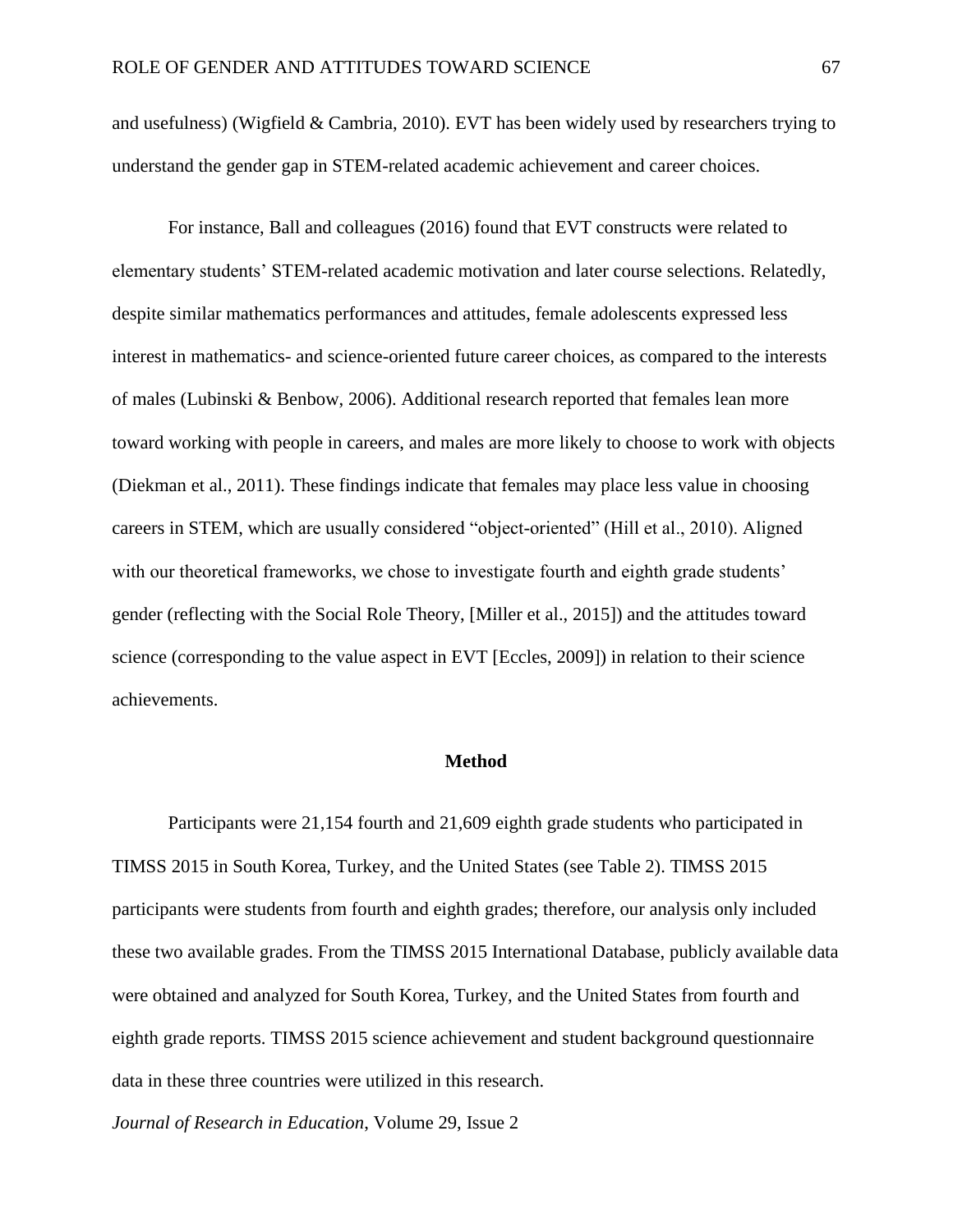# **Table 2**

*TIMSS 2015 Fourth and Eighth Grade Science Participants and Achievement Scores for South Korea, Turkey, and the United States*

|                      |                  | Fourth Grade      | <b>Eighth Grade</b> |                   |  |
|----------------------|------------------|-------------------|---------------------|-------------------|--|
| Country              | $\boldsymbol{N}$ | <b>TIMSS 2015</b> | $\boldsymbol{N}$    | <b>TIMSS 2015</b> |  |
| South Korea          | 4,669            | 589               | 5,309               | 556               |  |
| Turkey               | 6,456            | 483               | 6,079               | 493               |  |
| <b>United States</b> | 10,029           | 546               | 10,221              | 530               |  |
| Total $N$            | 21,154           | -                 | 21,609              |                   |  |

*Note.* Information retrieved from IEA, 2017; and Martin, Mullis, et al., 2016.

The International Association for the Evaluation of Educational Achievement (IEA) International Database Analyzer was used to analyze results (The IEA International Database Analyzer, 2013). From the student background questionnaire, we selected 16 items to measure students' attitudes toward science in fourth grade and 26 items in eighth grade. Examples of items included: *I enjoy learning science; I learn many interesting things in science; I learn things quickly in science; My teacher tells me I am good at science; Science is harder for me than for many of my classmates;* and *Science makes me confused.*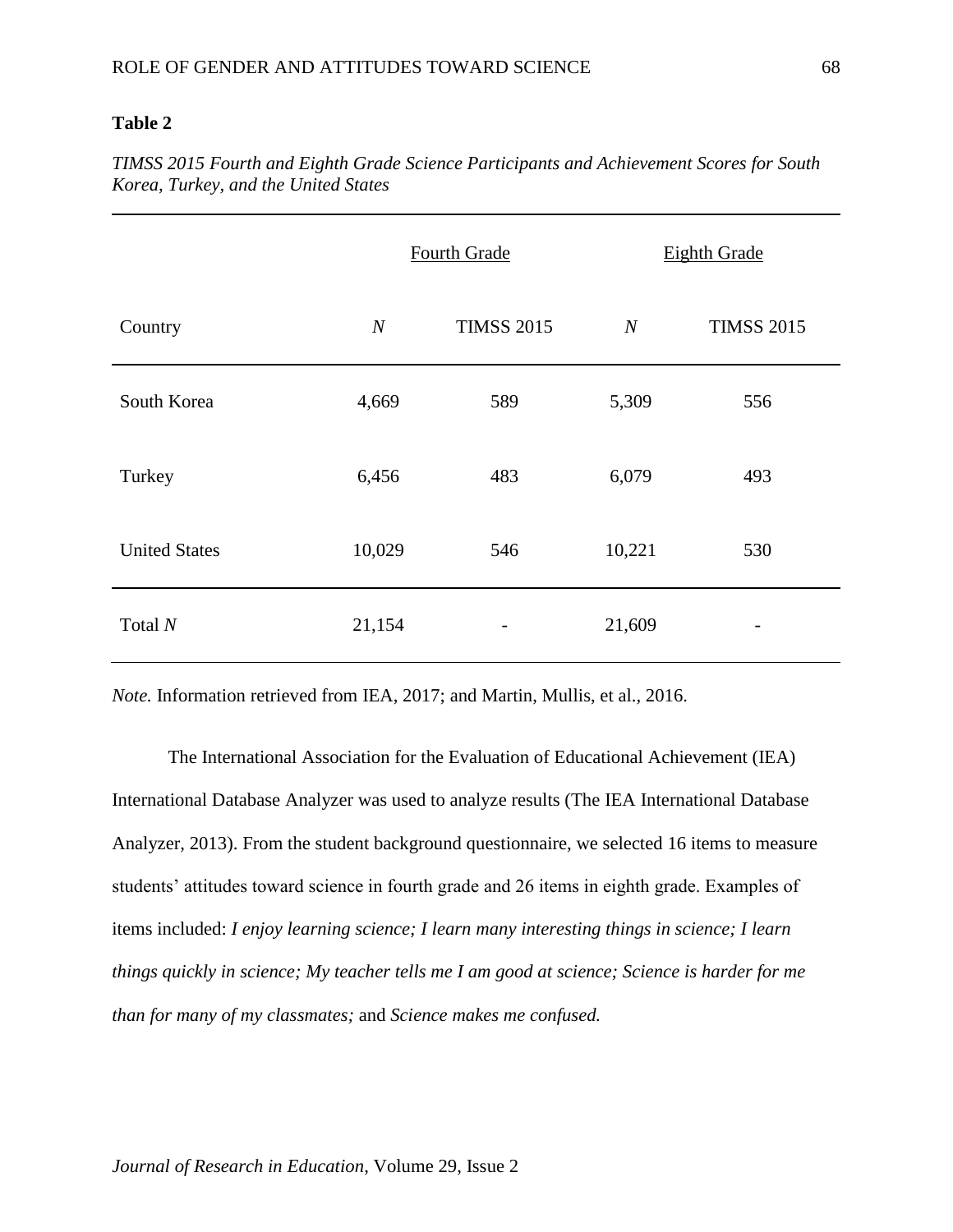In order to measure the internal reliability of the attitudes toward science composite variables, Cronbach's alpha coefficients were calculated by SPSS Statistics software (Neuschmidt, 2007); .91 for 16 items at the fourth grade and .95 for 26 items at the eighth grade. For data analysis, the composite variable of "attitudes toward science," and plausible variables of students' general science achievement were included. The TIMSS 2015 dataset includes five plausible values that measure students' achievements while accounting for unobserved population parameters (OECD, 2016). We used the IEA International Database Analyzer (2013) to assign appropriate sampling weights to the achievement scores, as recommended by IEA (2017). Higher scores in the composite variable mean more positive attitudes toward science. For this study, descriptive and multiple regression analyses were conducted. Additionally, data used in this study were missing at random, and were handled with pairwise deletion methods.

#### **Results and Recommendations**

Tables 3 and 4 provide descriptive statistics for gender and attitudes toward science in the fourth and eighth grades in South Korea, Turkey, and the United States. For research question one, "*What are the differences in students' gender and attitudes toward science in South Korea, Turkey, and the United States*?", descriptive data analysis results showed that the total number of participating females and males in both grades across three countries were approximately equal (Table 2). South Korean students scored higher on the science achievement assessment than students in the other two countries scored. This achievement rank remained the same in both fourth and eighth grades.

*Journal of Research in Education*, Volume 29, Issue 2 Among the three countries, South Korean students scored the lowest and Turkish students scored the highest on the attitudes toward science scale at the fourth grade, when compared to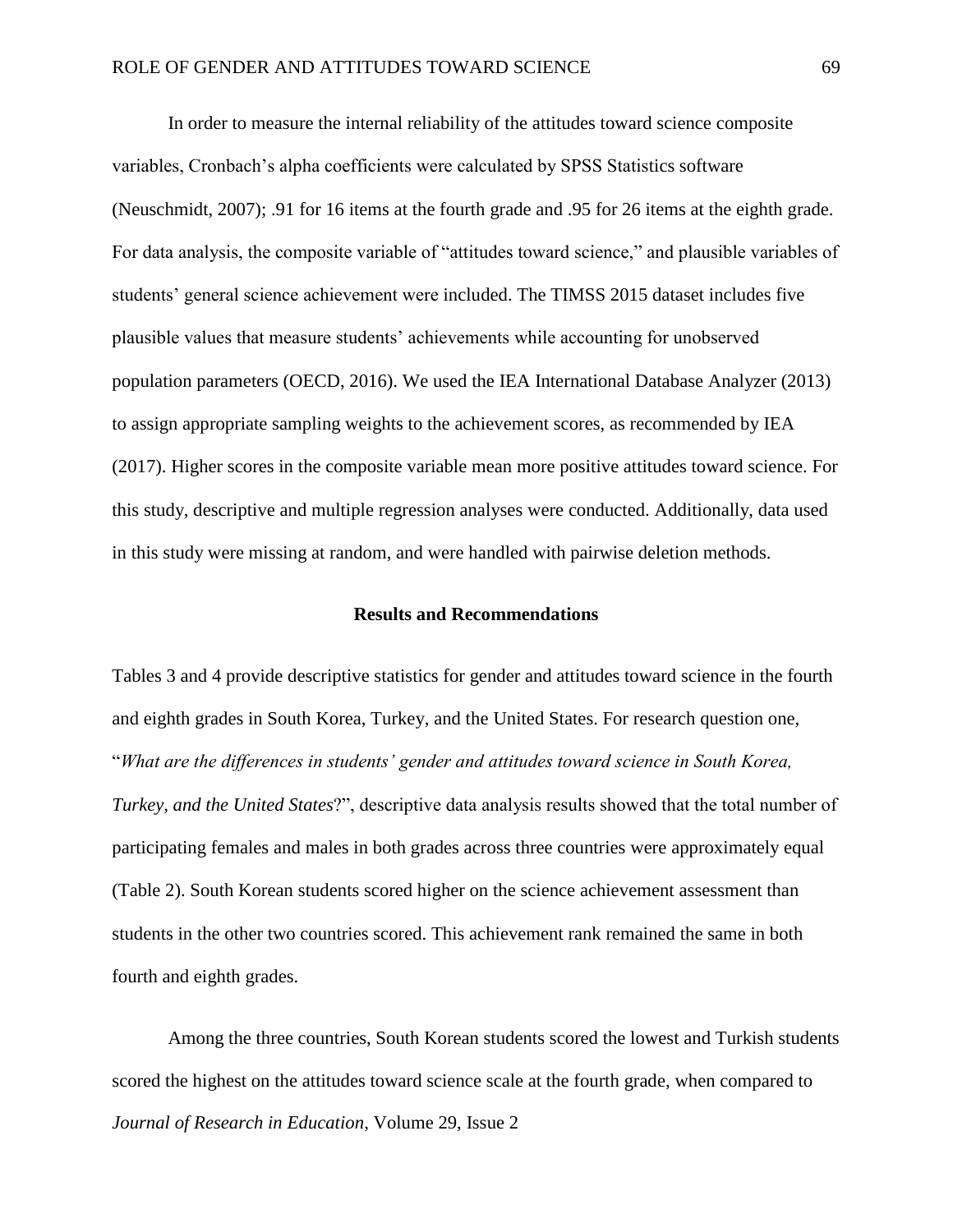the students' attitude of the other two countries ( $M_{SK} = 49.7$ ,  $SD_{SK} = 9.28$ ;  $M_T = 58.03$ ,  $SD_T =$ 6.09;  $M_{US}$  = 53.80,  $SD_{US}$  = 9.92). Similar patterns can be seen at the eighth grade ( $M_{SK}$  = 65.92, *SD*<sub>*SK*</sub> = 15.31;  $M_T = 84.05$ ,  $SD_T = 14.58$ ;  $M_{US} = 79.88$ ,  $SD_{US} = 16.22$ ). Relatedly, the descriptive statistics of female and male students' science achievement at the fourth and eighth grades indicated similar trends across three countries (see Tables 3 & 4).

### **Table 3**

*Descriptive Statistics of Fourth Graders in South Korea, Turkey, and the United States*

|                                                               | South Korea<br>$(N=4412)$ |      | Turkey<br>$(N=5936)$ |           | <b>United States</b><br>$(N=8661)$ |           |
|---------------------------------------------------------------|---------------------------|------|----------------------|-----------|------------------------------------|-----------|
| <b>Fourth Graders</b><br>(Minimum: 16, maximum: 64<br>points) | $\boldsymbol{M}$          | SD   | M                    | <i>SD</i> | $\boldsymbol{M}$                   | <i>SD</i> |
| <b>Attitudes Toward Science</b><br>(female)                   | 48.90                     | 9.00 | 58.74                | 6.41      | 53.40                              | 10.04     |
| Attitudes Toward Science (male)                               | 50.68                     | 9.34 | 57.33                | 7.47      | 54.16                              | 9.82      |

*Note.* Original data collected from Martin, Mullis, et al., 2016.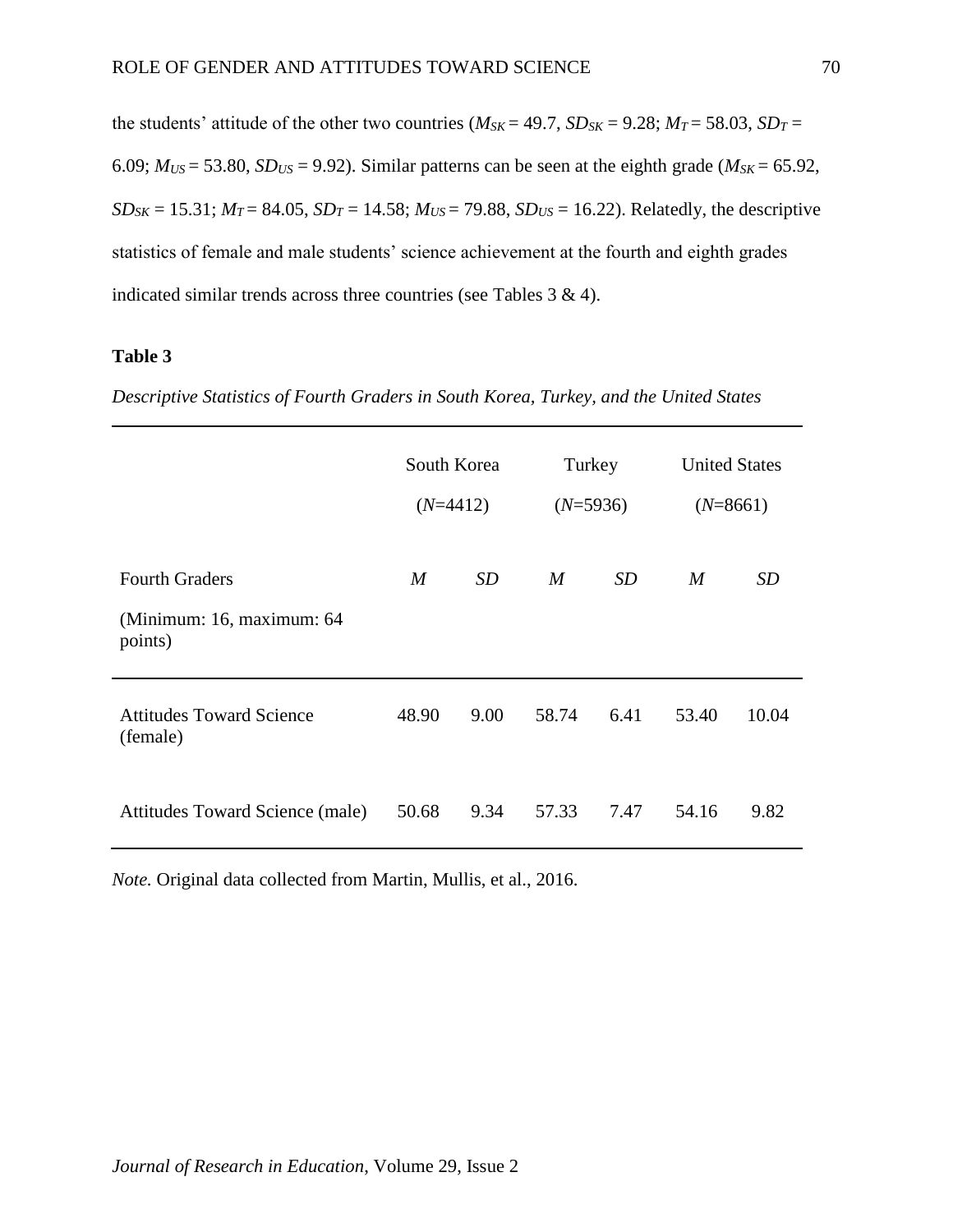## **Table 4**

*Descriptive Statistics of Eighth Graders in South Korea, Turkey, and the United States*

|                                                               | South Korea<br>$(N=5190)$ |           | Turkey<br>$(N=5478)$ |       | <b>United States</b><br>$(N=9235)$ |       |
|---------------------------------------------------------------|---------------------------|-----------|----------------------|-------|------------------------------------|-------|
| <b>Eight Graders</b><br>(Minimum: 26, maximum: 104<br>points) | $\boldsymbol{M}$          | <b>SD</b> | M                    | SD    | M                                  | SD    |
| <b>Attitudes Toward Science</b><br>(female)                   | 63.93                     | 14.37     | 85.18                | 14.55 | 78.66                              | 16.48 |
| Attitudes Toward Science (male)                               | 67.53                     | 15.79     | 82.70                | 14.48 | 81.03                              | 15.91 |

*Note.* Original data collected from Martin, Mullis, et al., 2016.

To answer the second and third research questions, the roles of gender and attitudes toward science in fourth and eighth grade students' science achievement were investigated. Multiple regressions were conducted using the IEA International Database Analyzer for each of the three countries (see Tables 5 and 6). For the second research question, "*What are the unique contributions of gender to fourth and eighth graders' science achievement in South Korea, Turkey, and the United States?,"* the results showed that gender weakly, but significantly predicted fourth grade students' science achievement in South Korea and Turkey ( $\beta_{SKG} = .06$ ,  $p =$ .003  $\beta_{TG} = .04$ ,  $p = .005$ ;  $\beta_{USG} = .02$ ,  $p = .25$ ) but not in the United States, holding attitudes toward science constant. Females were treated as the reference group in the data.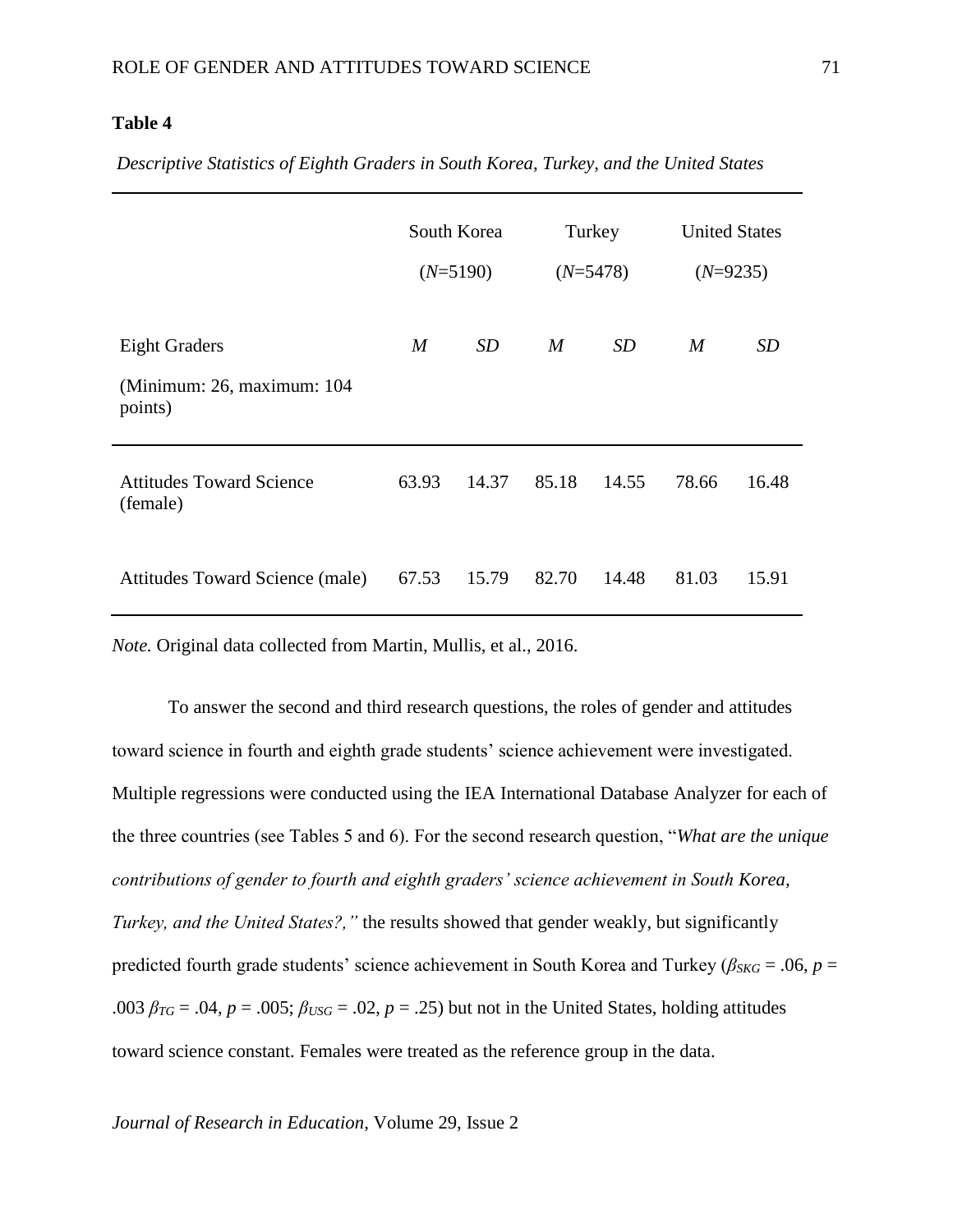Very limited variance was explained by the fourth-grade regression models ( $R^2_{SK}$  = .11;  $R^2$ <sub>*T*</sub>= .19;  $R^2$ <sub>*US*</sub> = .05). The results suggested that fourth grade males were more likely to score higher in science than females in South Korea and Turkey. Similar to fourth grade students, gender weakly, but significantly predicted eighth grade students' science achievement in South Korea and Turkey ( $\beta_{SKG} = -.04$ ,  $p = .005$ ;  $\beta_{TG} = -.08$ ,  $p < .001$ ;  $\beta_{USG} = .01$ ,  $p = .21$ ) but not in the United States, holding attitudes toward science constant. Different than the gender effect in the fourth grade, eighth grade females in the United States were associated with higher science achievement scores than males had in South Korea and Turkey. However, the eighth grade regression models demonstrated limited explanatory power ( $R^2_{SK} = .23$ ;  $R^2_{T} = .07$ ;  $R^2_{US} = .09$ ).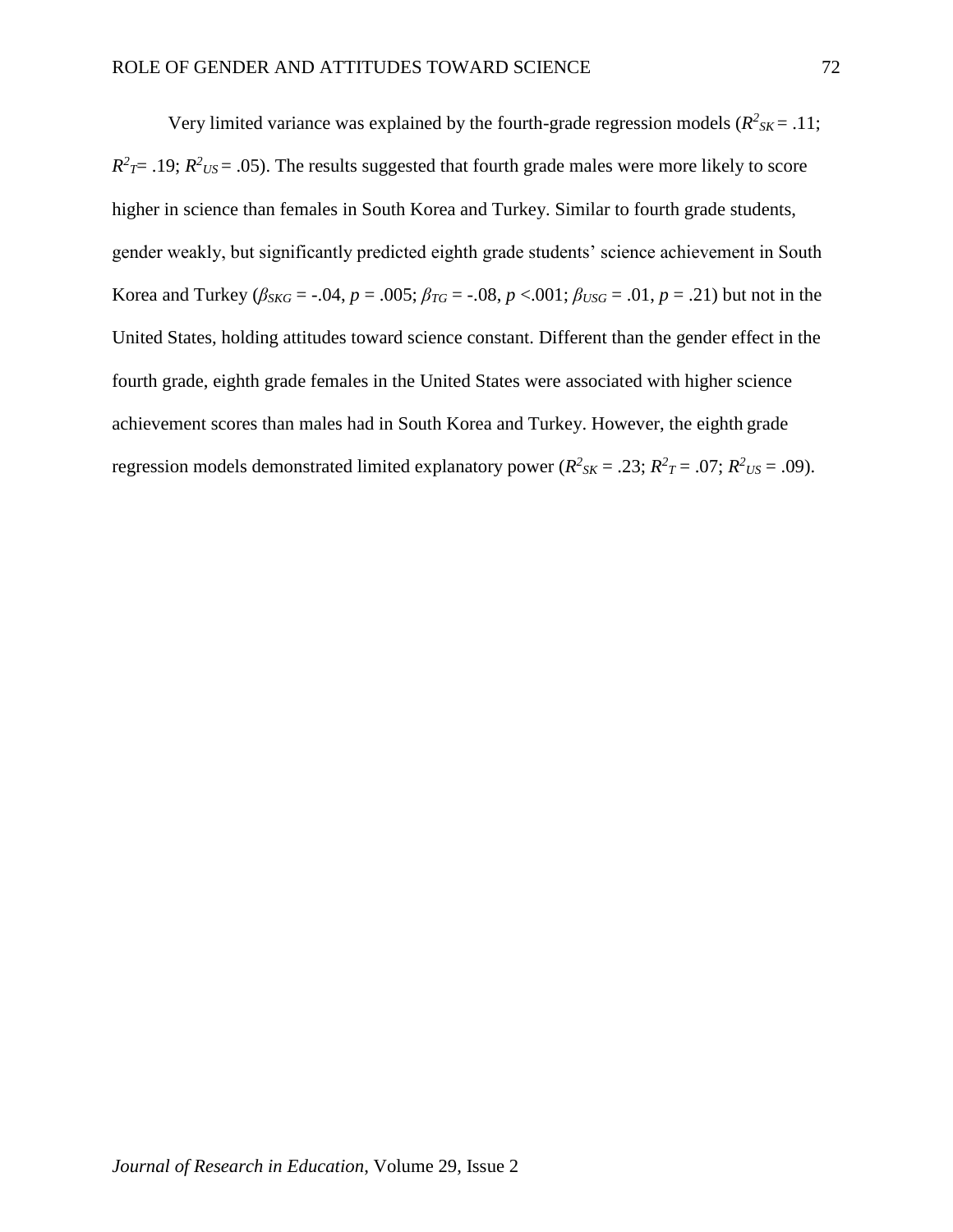# **Table 5**

*Multiple Regression Results with Gender and Attitudes Toward Science as Predictors by South Korea, Turkey, and the United States of Fourth Grade Students*

|                                     |                                | $\beta$ Coefficient | Standardized $\beta$<br>Coefficient | $\boldsymbol{t}$ |
|-------------------------------------|--------------------------------|---------------------|-------------------------------------|------------------|
| South Korea<br>$(N=4669)$           | Gender                         | 6.09                | .06                                 | $2.79**$         |
|                                     | Attitudes<br>Toward<br>Science | 2.16                | .32                                 | 17.00***         |
| Turkey<br>$(N=6456)$                | Gender                         | 6.82                | .04                                 | $2.55**$         |
|                                     | Attitudes<br>Toward<br>Science | 5.89                | .44                                 | 20.41***         |
| <b>United States</b><br>$(N=10029)$ | Gender                         | 2.82                | .02                                 | 1.36             |
|                                     | Attitudes<br>Toward<br>Science | 1.77                | .22                                 | 16.72***         |

*Note.* Original data collected from Martin, Mullis, et al., 2016.

\**ρ* <.05, \*\* *ρ* <.01, \*\*\* *ρ* <.001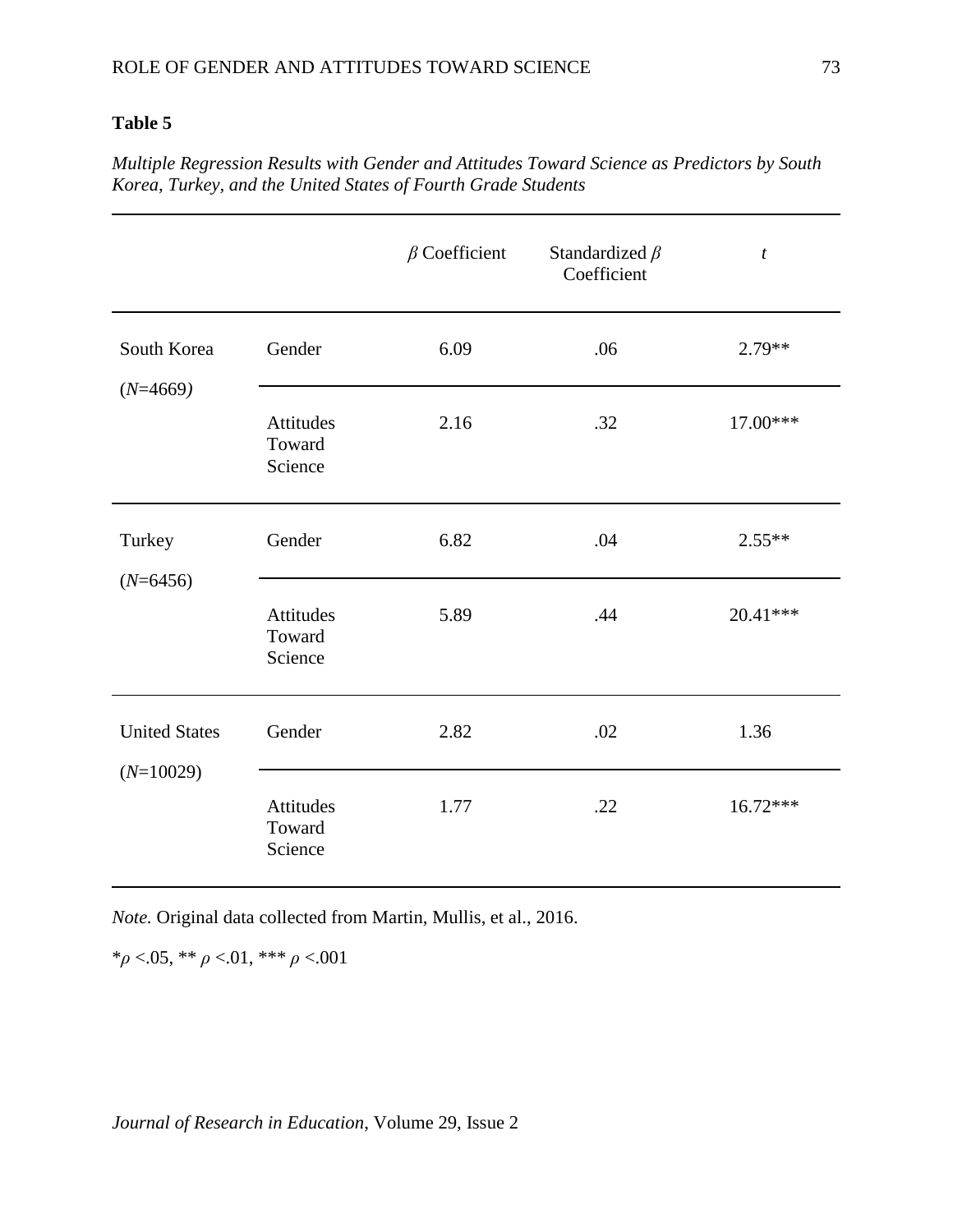#### **Table 6**

*Multiple Regression Results with Gender and Attitudes Toward Science as Predictors by South Korea, Turkey, and the United States of Eighth Grade Students*

|                         |                                           | $\beta$ Coefficient | Standardized $\beta$<br>Coefficient | t          |
|-------------------------|-------------------------------------------|---------------------|-------------------------------------|------------|
| South<br>Korea          | Gender                                    | $-5.69$             | $-.04$                              | $-2.57**$  |
| $(N=5309)$              | <b>Attitudes</b><br><b>Toward Science</b> | 2.55                | .50                                 | 37.37***   |
| Turkey                  | Gender                                    | $-14.69$            | $-.08$                              | $-4.73***$ |
| $(N=6079)$              | <b>Attitudes</b><br><b>Toward Science</b> | 1.70                | .26                                 | 14.64***   |
| United<br><b>States</b> | Gender                                    | 1.39                | .01                                 | .72        |
| $(N=10221)$             | Attitudes<br><b>Toward Science</b>        | 1.58                | .32                                 | 22.53***   |

*Note.* Original data collected from Martin, Mullis, et al., 2016.

\**ρ* <.05, \*\* *ρ* <.01, \*\*\* *ρ* <.001

For research question 3, "*What are the unique contributions of attitudes toward science to fourth and eighth graders' science achievement in South Korea, Turkey, and the United States*?," attitudes toward science significantly predicted fourth graders' science achievement  $(\beta_{SKAT} = .32, p < .001; \beta_{TAT} = .44, p < .001; \beta_{USAT} = .22, p < .001)$ , when holding gender constant. The same analysis in eighth grade showed comparable patterns ( $\beta_{SKAT} = .50$ ,  $p < .001$ ;  $\beta_{TAT} = .26$ ,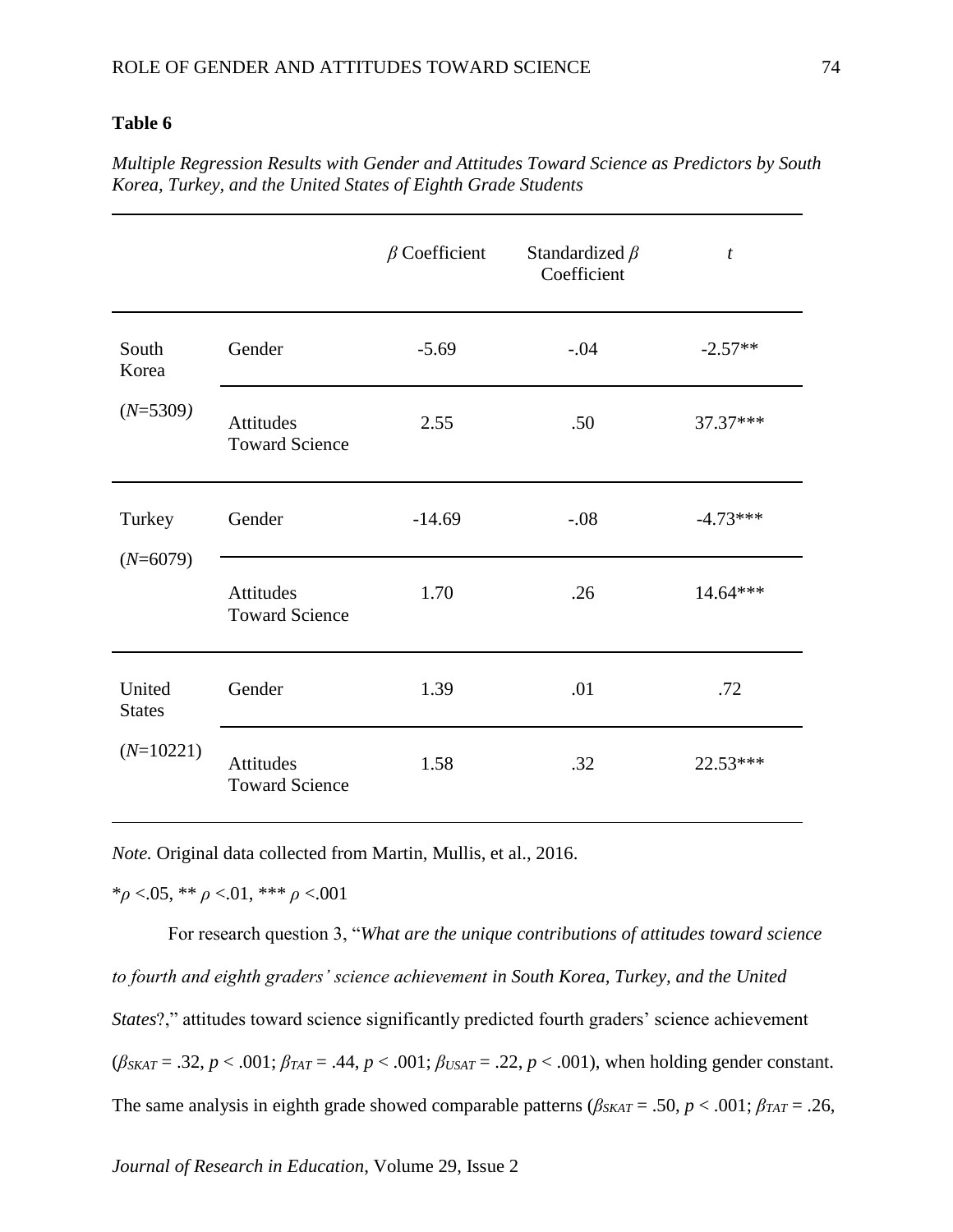$p < .001$ ;  $\beta_{USA} = .32$ ,  $p < .001$ ). Overall, the results indicated an increasingly important role of attitudes toward science as students enter more advanced grades. Limited variance was explained by our models, as mentioned above.

In this study, we explored roles of gender and attitudes toward science in fourth and eighth grade science achievement in South Korea, Turkey, and the United States with TIMSS 2015 data. The underrepresentation of girls and women in STEM fields is a continual concern for social scientists and policymakers (Akgunduz, 2016; Piatek-Jimenez et al., 2018; Stoet & Geary, 2018). Our findings indicated that gender played a small, but significant role in science achievement in lower grades when taking student attitudes toward science into consideration. Male students tended to have higher science scores in fourth grade, and female students tended to have higher science scores in eighth grade, only in South Korea and Turkey.

A noteworthy gender difference between students in higher grades is present. Regardless of the small significant gender differences found in fourth and eighth graders' science achievement scores, male students tend to dominate STEM related college majors and career fields (Lindberg et al., 2010). This could be partially explained by the Social Role Theory, which states that male and female's development trajectories may subject them to preconceived genderspecific roles embedded in their society (Petersen & Hyde, 2014). As compared to genders, students' attitudes toward science played a vital role in the students' science achievement in both grades. The importance of students' positive attitudes toward science is even more prevalent in higher grades (Mattern & Schau, 2002). The results in this study suggest that cultivating positive attitudes and fostering efficacy toward science could be one way to bridge the gender achievement and career choices gap in certain STEM areas.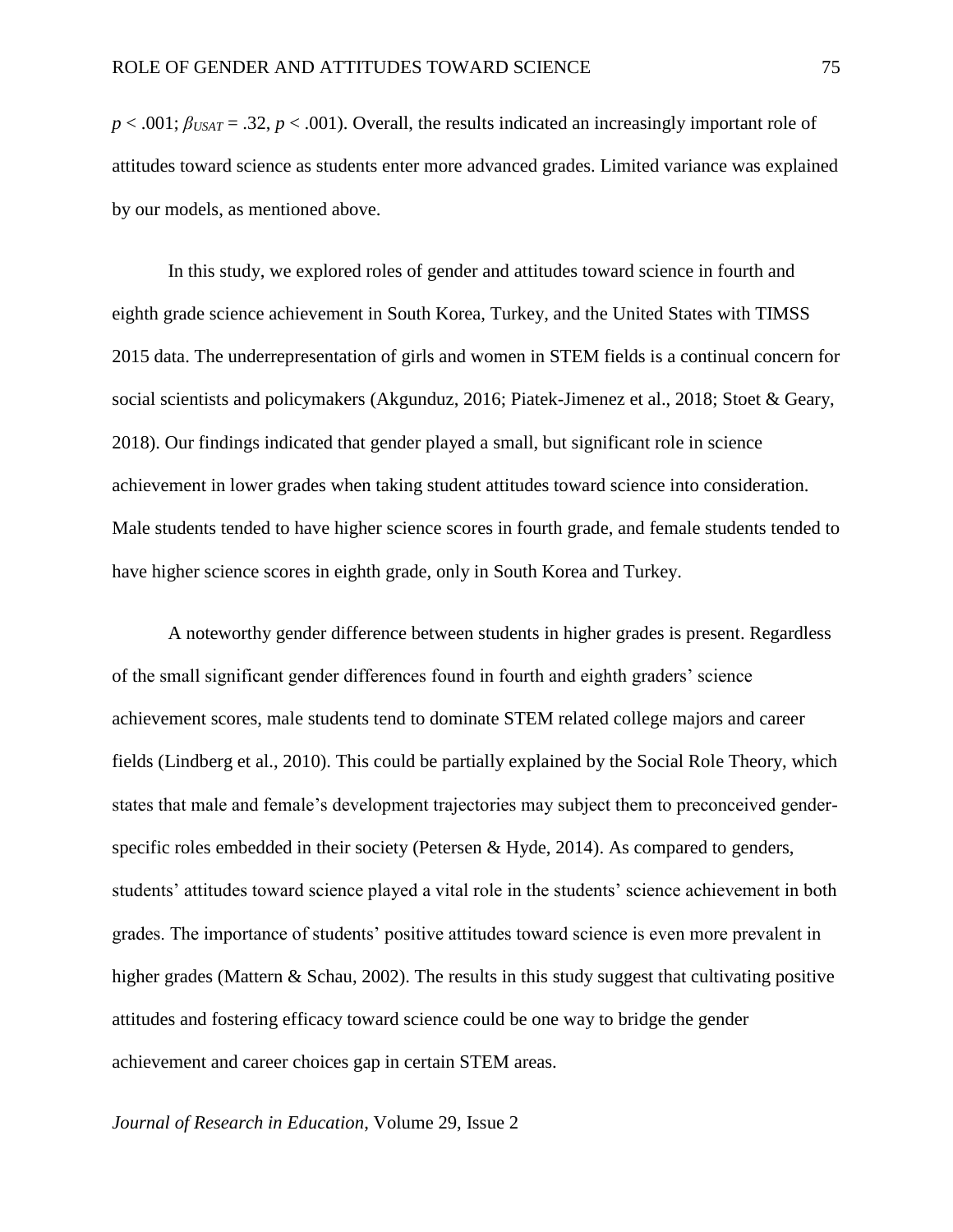A consistent pattern across grades is present in the findings. Despite achieving the highest score among the three countries, South Korean students had fewer positive attitudes toward science than students in the other two countries. It is a prevalent belief among South Korean parents that children's success in school will lead to success in life (Kim & Bang, 2016). The collective culture of South Korea emphasizes the value of education and is referred to as "education fever" (Lee, 2003). The EVT framework (Eccles, 2009) suggests that "value" is a determining factor for one's task persistence and performance, which could potentially explain South Korean students' higher achievement despite lower attitudes.

Furthermore, it is well established that South Korean students have a tendency to memorize content knowledge and repeat the problem-solving strategies continuously to be successful in competitive exams (Park et al., 2016). This could also be a reason behind their achievement and attitudes toward science in TIMSS 2015. Recently, the arts (e.g., music, fine arts) have become a part of the focus of STEM education to promote more creative and innovative thinking in schools. As a result, the South Korean government has made attempts to include STEAM (science, technology, engineering, arts, and mathematics) education into kindergarten through twelfth grade classrooms in recent years (Martin, Im, et al., 2016; Park et al., 2016).

On the contrary, Turkish students had the highest attitudes score, but achieved the lowest in science achievement among the three countries in both fourth and eighth grades. When examining Turkish students' TIMSS achievement scores from 2011 to 2015, the recent reports suggest that despite the increasing average scores, Turkish students' ranking actually decreased in 2015 (Martin, Mullis, et al., 2016; Geesa et al. 2019a, 2019b). This could be attributed to other nations' continuous efforts in STEM education (Akgunduz, 2016). In addition, Turkish students'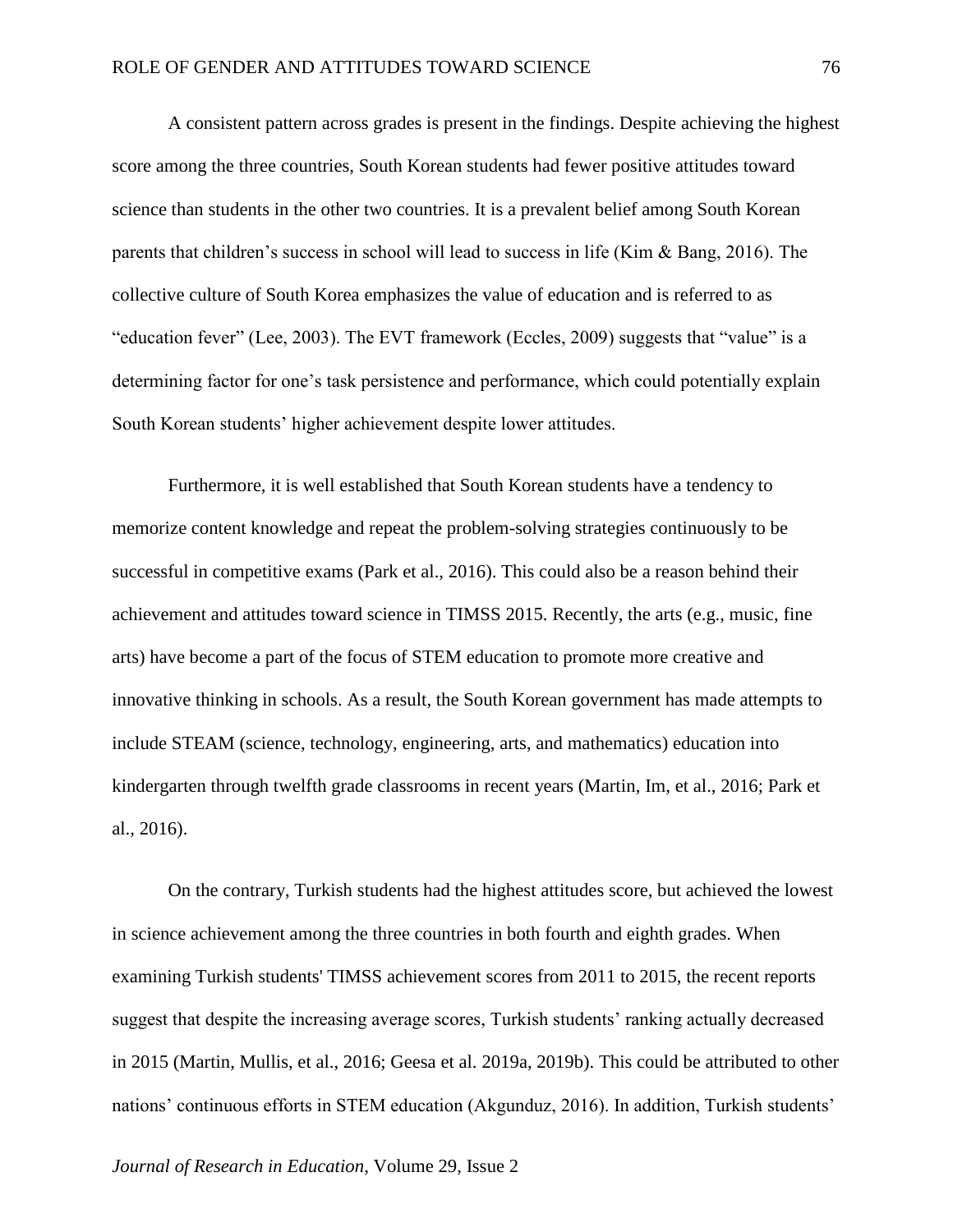increasing scores in TIMSS from 2011 to 2015 could be attributed to the efforts of the Ministry of National Education to increase STEM activities in schools, which coincides with EVT (Eccles, 2009). In response to the escalating competition in STEM education and careers across nations, the Turkish government began to focus on improving STEM education in the last few years (e.g., releasing STEM education reports and manuals, offering STEM curriculum trainings) (Ministry of National Education, General Directorate of Innovation and Educational Technologies [YEĞİTEK], 2016, 2017, & 2018).

Similar to South Korea and Turkey, the United States has a growing focus on STEM education and workforce development. While the United States may strive to keep a leading role in technological innovations, the country should consider how other countries address education in STEM fields. Based on the 2015 TIMSS data, fourth and eighth grade science scores are not ranked highly in the United States. Given that lower-elementary science scores are linked to students' later science achievements (Morgan et al., 2016), the United States should direct education efforts to enhance science learning among young students. Based on our study, we argue that the United States may learn from South Korea's focus on developing STEM career awareness in early grades, strengthening curriculum and providing extra-curricular STEM learning opportunities (Park et al., 2016). Additionally, the United States may gain insights from Turkey's focus on national STEM policies and the attempts of creating a STEM learning culture (Eccles, 2009). Coinciding with our theoretical frameworks, there is a national interest to cultivate students who are competent and genuinely interested in STEM subjects.

#### **Future Actions and Research Directions**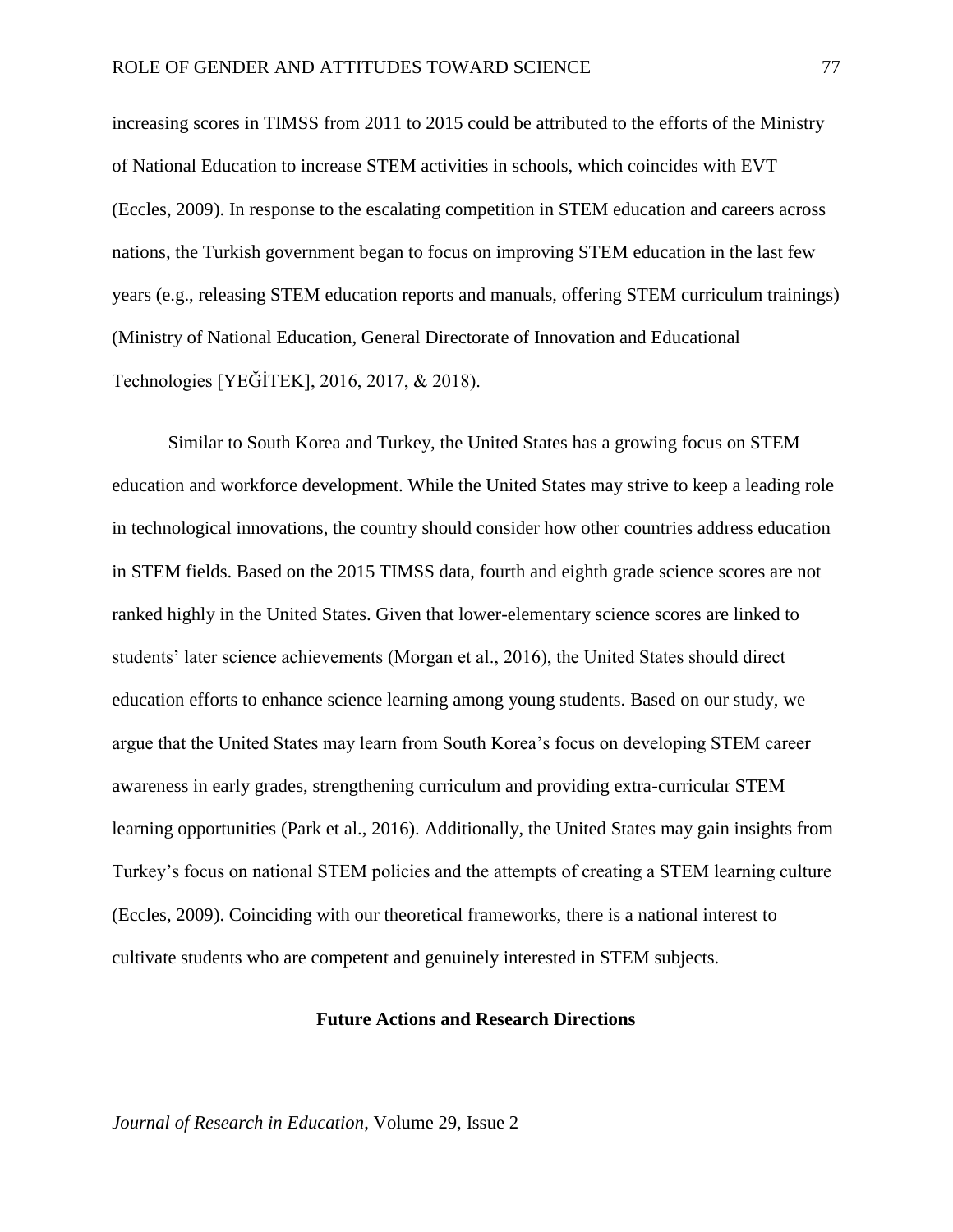When considering opportunities for future research, the limitations of this study should be reviewed. First, fourth and eighth grades' student background questionnaires included a different number of questions to measure students' attitudes toward science. Our selection included 16 items to measure students' attitudes toward science in the fourth grade, and 26 items in the eighth grade. Second, a few questions examining students' perspectives regarding science teachers' effectiveness in science courses were excluded in both grade levels. Third, we only conducted data analyses using student background questionnaires and focused on students' gender and attitudes toward science. It would be worthwhile for future research to examine the effect of school and teacher related variables on students' science achievement.

In order to encourage female students' interest in science and other STEM disciplines, further actions need to be taken in the future, such as providing all students equitable access to teachers and resources as well as creating assignments that focus on the applicability of science in daily lives (Blickenstaff, 2005). Prior research suggested that curricular changes to include STEM in classrooms could be beneficial to students' self-efficacy in the area of mathematics and science, as well as increase students' interest in the aforementioned subject areas (Redmond et al., 2011). In addition, in reference to our theoretical frameworks, Social Role Theory and EVT, it is conceivable that fostering a positive STEM culture could be one way to cultivate students', particularly female students', attitudes toward STEM that may subsequently benefit the future STEM workforce. For instance, exposing students to female role models in STEM disciplines may help eliminate possible biases toward the subject of science and encourage them to be interested in science and other STEM disciplines, which may affect their career choices in the future (Cheryan et al., 2017).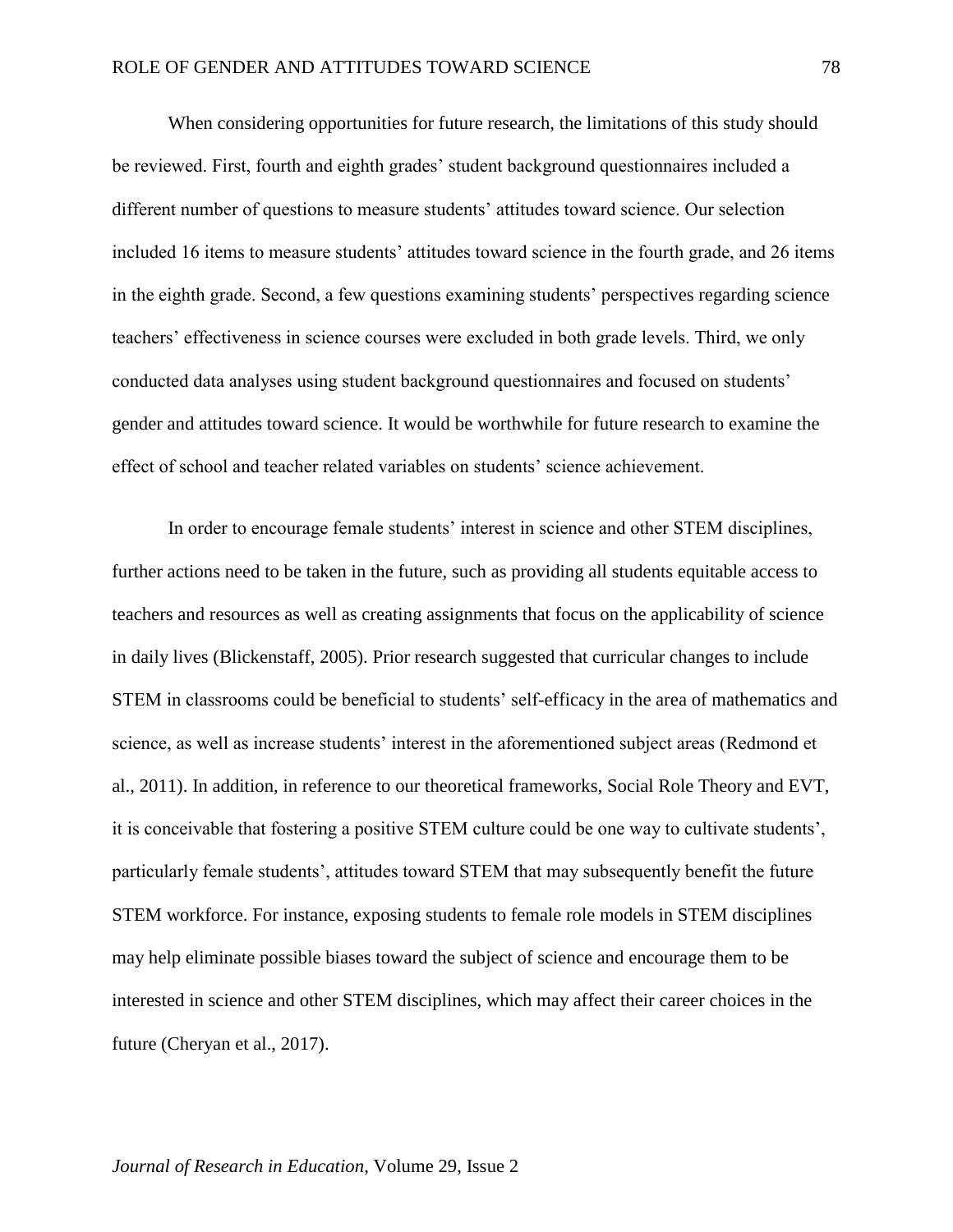In addition, eliminating the presence of women with stereotypical roles on media (Bond, 2016), fighting against societal stereotypes toward girls and women, and social identities (Piatek-Jimenez et al., 2018) may contribute to future generations' career choices in STEM disciplines. Providing students age-appropriate media content and portraying characters in STEM disciplines may increase their interest in science, starting from early elementary grades. Researchers also recommend that engaging STEM programs should be grade-appropriate and encompass handson, collaborative approaches to learning (Kennedy & Odell, 2014).

While teachers play a critical role in educating students in STEM subjects, school and district leaders and policymakers are responsible for decision-making practices, which guide the focus on STEM education and other subjects in schools. To allow for all PreK-12 students to have access to learning in STEM disciplines, Rose et al. (2019) identified critical characteristics integrative STEM leaders should have to provide equitable STEM opportunities for all students in schools. These characteristics that support students, teachers, and stakeholders are included in the following school-focused leadership domains: Mission & Culture, Equity & Social Responsibility, Infrastructure & Programming, Curriculum & Instruction, Extended Learning, Professional Growth, and Evaluation & Assessment. While additional STEM training, support, and resources may be needed for educators in South Korea, Turkey, and the United States, stakeholders and policymakers should discuss ways to make STEM learning inclusive of *all*  learners' needs and to offer a variety of learning strategies (e.g., problem-based, project-based, and inquiry-based) for students to explore and gain interest in STEM disciplines.

From an international education perspective, three countries that are included in this study have implications for their education systems. Even though South Korea is a high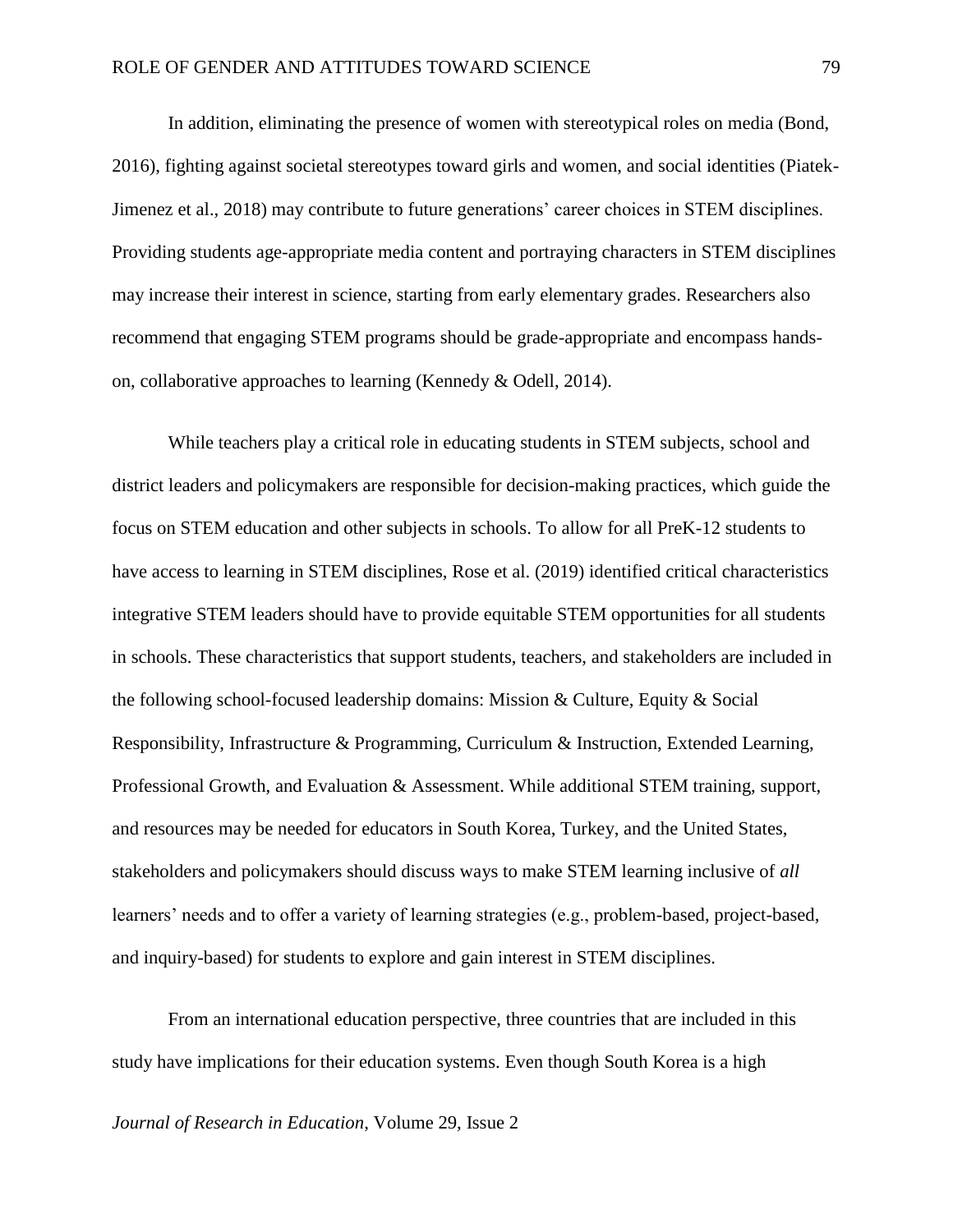achieving country in science, students' attitudes toward science is the lowest among the three countries. Policymakers and educational leaders in South Korea need to learn from Turkey and other TIMSS participating nations on how to maintain students' positive attitudes toward science. On the other hand, Turkish educational stakeholders should benefit from various STEM initiatives of South Korea and the United States to provide applicable and relevant science content to science curriculum. Furthermore, offering afterschool programs, as well as print and digital media with science content and activities may contribute to Turkish students' science knowledge and skills in the future. Educational stakeholders in the United States could also learn from South Korea and Turkey how to promote students' content knowledge and self-efficacy in science.

#### **Conclusion**

Gender and attitudes toward science related to science achievement of fourth and eighth grade students in South Korea, Turkey, and the United States were compared in this study. This TIMSS 2015 data analyses further advances the understanding of relations across these three academically and culturally different countries. Although science education and student achievement vary between countries, analyses of students' attitudes toward science and gender across South Korea, Turkey, and the United States can further conversations and opportunities for all students to feel competent and thrive in science.

Educational stakeholders benefit from the results of international large-scale assessments or surveys (e.g., TIMSS, PISA) to better examine possible reasons for outcomes as well as crossnational comparisons in students' achievement in STEM disciplines (McKnight & Schmidt, 1998). Our findings pointed to the potential benefit of cultivating a positive STEM culture at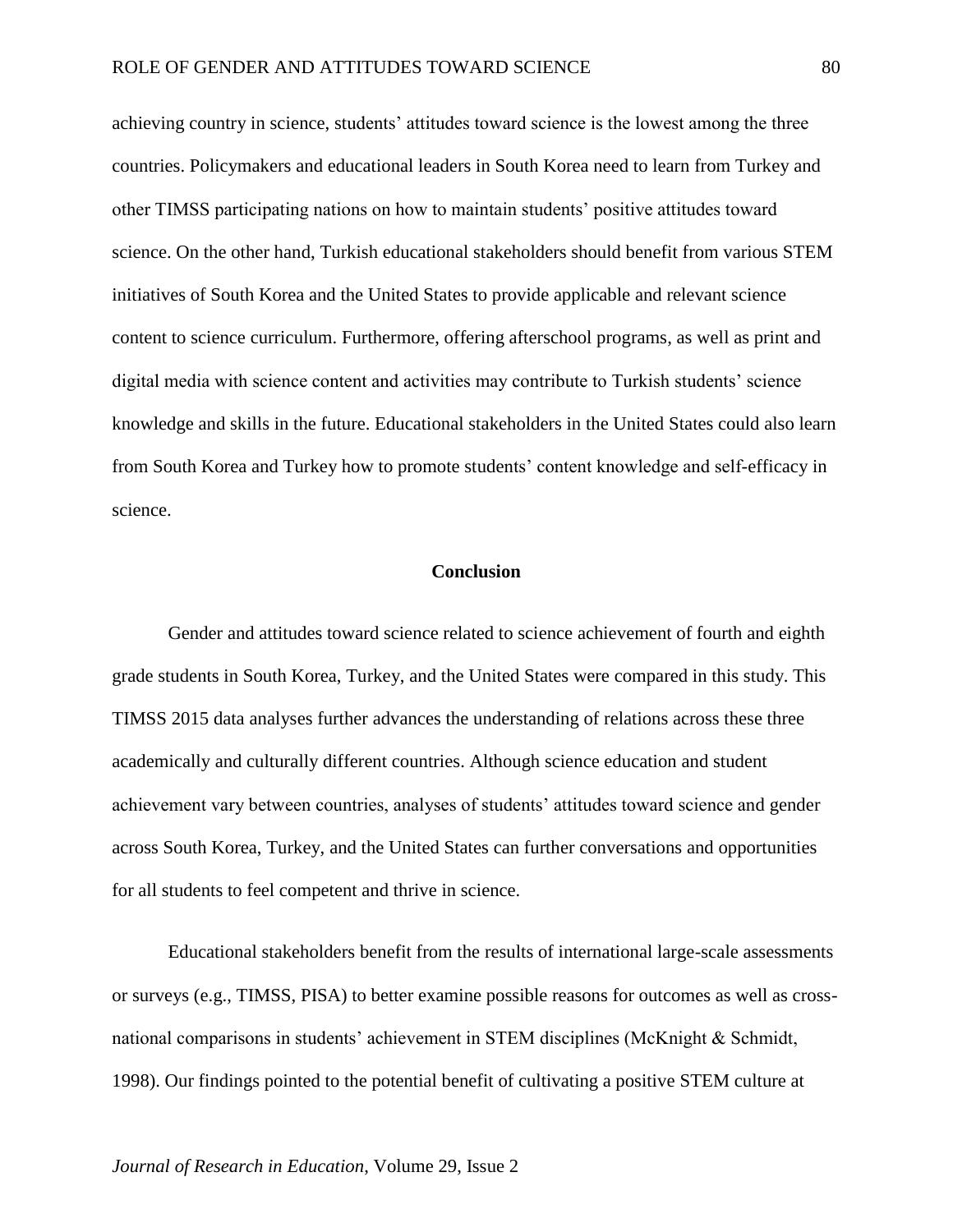early grades, especially for girls, to remediate gender-related social stereotypes associated with STEM fields. A positive STEM culture needs systemic educational efforts in order to sustain students' interests in STEM and create future workforce for STEM fields. A proactive approach can ensure that students are on track through middle and high school to complete the needed coursework for adequate preparation to enter STEM degree programs at institutions of higher learning or STEM-related career fields (DeJarnette, 2012). Future researchers should consider exploring other personal level (e.g., home resources) and contextual level (e.g., schools' STEM education attitude) predictors associated with students' science achievement. Longitudinal studies that examine students' science achievement from elementary grades to college are also worth pursuing to understand various trends and patterns of student achievement. Results from these potential types of future research could also inform STEM leadership training to enhance learning outcomes in STEM fields for all students (Rose et al., 2019).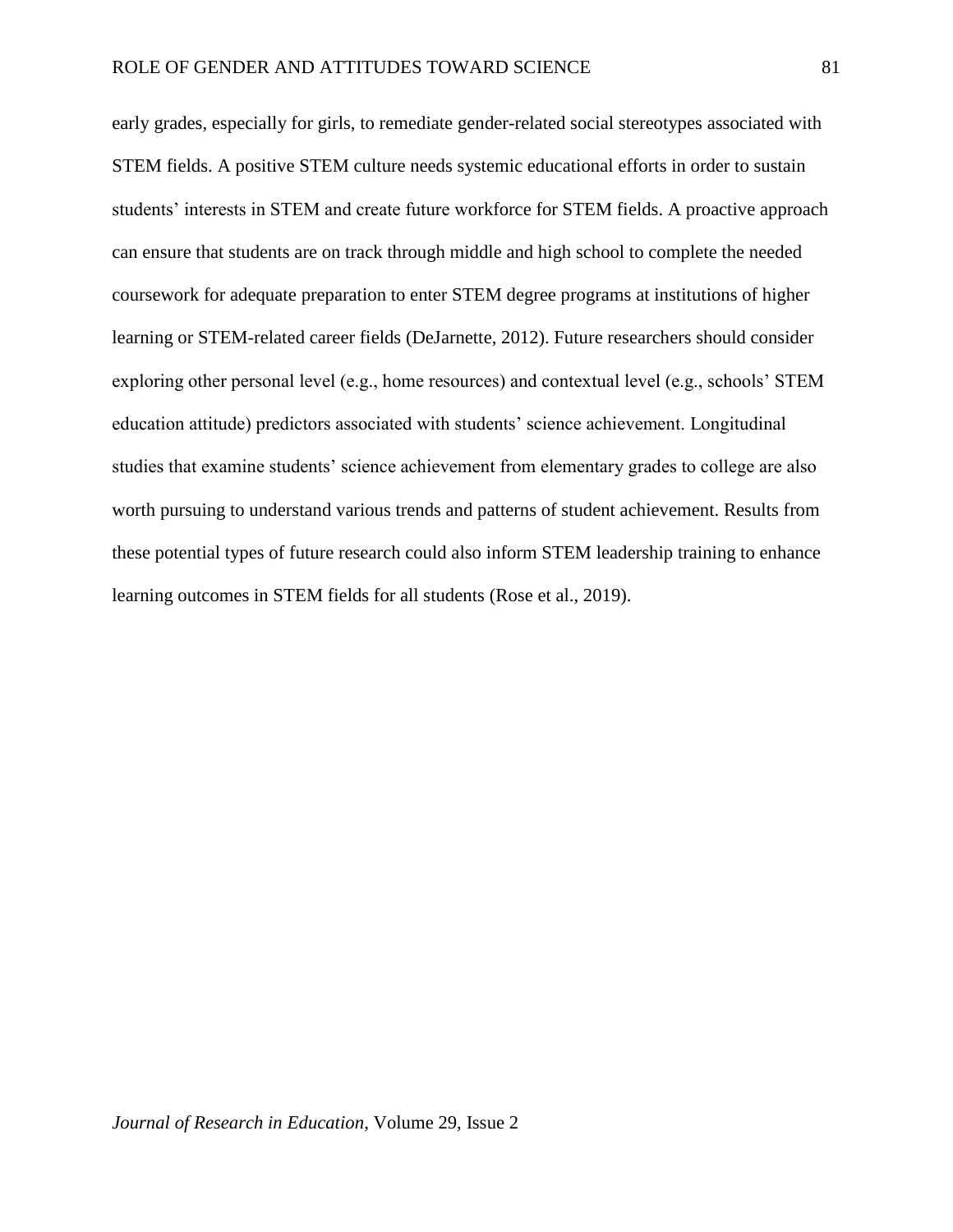#### **References**

- Akgunduz, D. (2016). A research about the placement of the top thousand students in STEM fields in Turkey between 2000 and 2014. *Eurasia Journal of Mathematics, Science & Technology Education, 12*(5), 1365- 1377. <https://doi.org/10.12973/eurasia.2016.1518a>
- Atkinson, J. (1957). Motivational determinants of risk-taking behavior. *Psychology Review, 64*(6), 359-37[2.](file:///C:/Users/kmchenry/Downloads/.%20%20https:/doi.org/10.1037/h0043445)  [https://doi.org/10.1037/h0043445](file:///C:/Users/kmchenry/Downloads/.%20%20https:/doi.org/10.1037/h0043445)

Bahçeşehir University, STEM Center (BAUSTEM). (2018). *Integrated teaching project*. [http://inteach.org](http://inteach.org/)

- Baker, M., & Cornelson, K. (2018). Gender-based occupational segregation and sex differences in sensory, motor, and spatial aptitudes*. Demography, 55*(5), 1749-1775. <http://dx.doi.org/10.1007/s13524-018-0706-3>
- Ball, C., Huang K.-T., Cotton, S. R., Rikard, R. V., & Coleman, L. O. (2016). Invaluable values: An expectancyvalue theory analysis of youths' academic motivations and intentions. *Information, Communication & Society*, *19*(5)*,* 618-638. <https://doi.org/10.1080/1369118X.2016.1139616>
- Blickenstaff, J. C. (2005). Women and science careers: Leaky pipeline or gender filter? *Gender and Education, 17*(4), 369–386. <https://doi.org/10.1080/09540250500145072>
- Bond, B. J. (2016). Fairy godmothers > robots: The influence of televised gender stereotypes and counterstereotypes on girls' perceptions of STEM. *Bulletin of Science, Technology & Society, 36*(2), 91–97. <https://doi.org/10.1177/0270467616655951>
- Bureau of Labor Statistics, U.S. Department of Labor. (2020), *Occupational outlook handbook, computer and information research scientists.* https://www.bls.gov/ooh/computer-and-information-technology/computerand-information-research-scientists.htm
- Chen, Q. (2014). Using TIMSS 2007 data to build mathematics achievement model of fourth graders in Hong Kong and Singapore. *International Journal of Science and Mathematics Education, 12*(6), 1519-1545[.](https://doi.org/10.1007/s10763-013-9505-x) <https://doi.org/10.1007/s10763-013-9505-x>
- Cheryan, S., Ziegler, S. A., Montoya, A. K., & Jiang, L. (2017). Why are some STEM fields more gender balanced than others? *Psychological Bulletin, 143*(1)*,* 1-35. http://dx.doi.org/10.1037/bul0000052
- Cheung, D. (2018). The key factors affecting students' individual interests in school science lessons. *International Journal of Science Education, 40*(1), 1-23. [https://doi.org/10.1080/09500693.2017.1362771r](https://doi.org/10.1080/09500693.2017.1362771)
- Chittum, J. R., Jones, B. D., Akalin, S., & Schram, Á. B. (2017). The effects of an afterschool STEM program on students' motivation and engagement. *International Journal of STEM Education, 4*(11), 1-16. https://doi.org/10.1186/s40594-017-0065-4
- Choi, J., & Cho, R. M. (2016). Evaluating the effects of governmental regulations on South Korean private cram schools. *Asia Pacific Journal of Education, 36*(4), 599-621. https://doi.org/10.1080/02188791.2015.1064356
- Council of Chief State School Officers. (2018). *Every Student Succeeds Act.* https://www.ccsso.org/taxonomy/term/151
- Degenhart, S. H., Wingenbach, G. J., Dooley, K. E., Lindner, J. R., Mowen, D. L., & Johnson, L. (2007). Middle school students' attitudes toward pursuing careers in science, technology, engineering, and math*. NACTA Journal*, *51*(1), 52-59. <https://www.nactateachers.org/>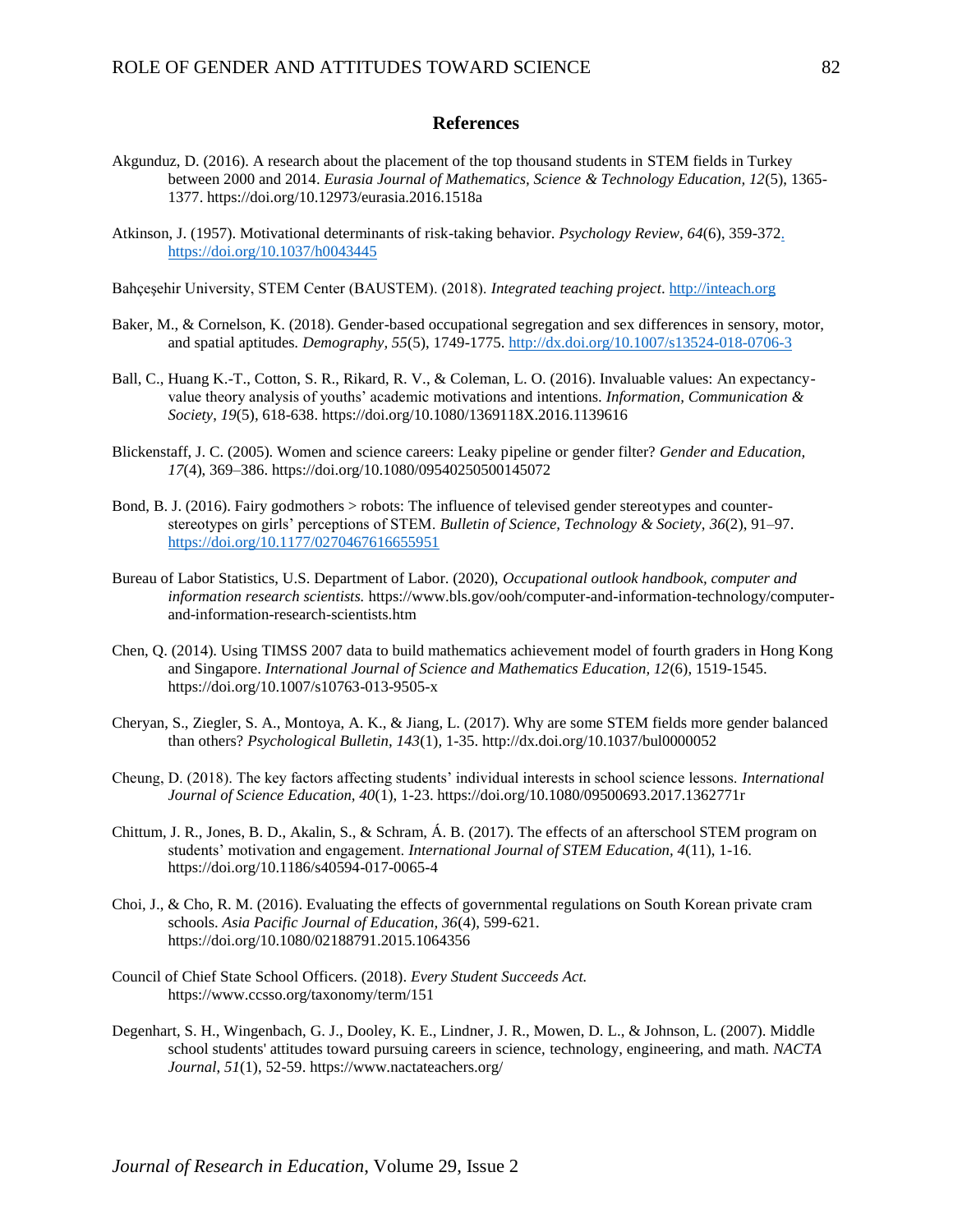- DeJarnette, N. K. (2012). America's children: Providing early exposure to STEM (science, technology, engineering, and math) initiatives. *Education, 133*(1), 77-84.
- Diekman, A. B., Clark, E. K., Johnston, A. M., Brown, E. R., & Steinberg, M. (2011). Malleability in communal goals and beliefs influences attraction to STEM careers: Evidence for a goal congruity perspective. *Journal of Personality and Social Psychology, 101*(5), 902–918. <https://doi.org/10.1037/a0025199>
- Dou, R., Hazari, Z., Dabney, K., Sonnert, G., & Sadler, P. (2019). Early informal STEM experiences and STEM identity: The importance of talking science. *Science Education*, *103*(3), 623-637. https://doi.org/10.1002/sce.21499
- Eccles, J. S. (2009). Who am I and what am I going to do with my life? Personal and collective identities as motivators of action. *Educational Psychology, 44*(2), 78–89. <https://doi.org/10.1080/00461520902832368>
- Edwards, T. A. (2019). *Identifying the impact of intrinsic motivation on female middle school science achievement*. [Unpublished doctoral dissertation/master's thesis]. Grand Canyon University.
- English, L. D. (2016). STEM education K-12: Perspectives on integration. *International Journal of STEM Education, 3*(3), 1-8. <https://doi.org/10.1186/s40594-016-0036-1>
- ESSA. (2015). Every Student Succeeds Act of 2015, Pub. L. No. 114-95 §114 Sat. 1177 (2015-2016)[.](https://www.congress.gov/114/plaws/publ95/PLAW-114publ95.pdf) <https://www.congress.gov/114/plaws/publ95/PLAW-114publ95.pdf>
- Geesa, R. L., Izci, B., Song, H. S., & Chen, S. (2019a). Exploring factors of home resources and attitudes towards mathematics in mathematics achievement in South Korea, Turkey, and the United States. *EURASIA Journal of Mathematics, Science, & Technology, 15*(9), 1-18. https://doi.org/10.29333/ejmste/108487
- Geesa, R. L., Izci, B., Song, H. S., & Chen, S. (2019b). Exploring the roles of students' home resources and attitudes towards science in science achievement: a comparison of South Korea, Turkey, and the United States in TIMSS 2015. *Asia-Pacific Science Education, 5*(17), 1-22. https://doi.org/10.1186/s41029-019-0038-7
- Goldin, C. (2015). *A pollution theory of discrimination: Male and female differences in occupations and earnings*. In L. Platt Boustan, C. Frydman, & R. A. Margo (Eds.), Human capital in history: The American record (pp. 313–348). University of Chicago Press. https://scholar.harvard.edu/files/goldin/files/claudia\_paper.pdf
- Han, S. W. (2016). National education systems and gender gaps in STEM occupational expectations*. International Journal of Educational Development, 49*, 175-87. https://doi.org/10.1016/j.ijedudev.2016.03.004
- Havice, W. L. (2015). Integrative STEM education for children and our communities. *Technology & Engineering Teacher*, *75*(1), 15–17. https://www.iteea.org/File.aspx?id=56309&v=6459df57
- Hill, C., Corbett, C,. & St. Rose, A. (2010). *Why so few? Women in science, technology, engineering, and mathematics*. American Association of University Women. https://www.aauw.org/files/2013/02/Why-So-Few-Women-in-Science-Technology-Engineering-and-Mathematics.pdf
- Honey, M., Pearson, G., & Schweingruber, H. (Eds). (2014). *STEM integration in K-12 education: Status, prospects, and an agenda for research*. The National Academies Press.
- International Association for the Evaluation of Educational Achievement (IEA). (2015a). *Trends in International Mathematics and Science Study- TIMSS 2015, Science- eighth grade.* Author. http://timssandpirls.bc.edu/timss2015/international-results/wp-content/uploads/filebase/science/3. achievement-in-content-and-cognitive-domains/3\_0\_8\_science-achievement-in-content-and-cognitivedomains-infographic-grade-8.pdf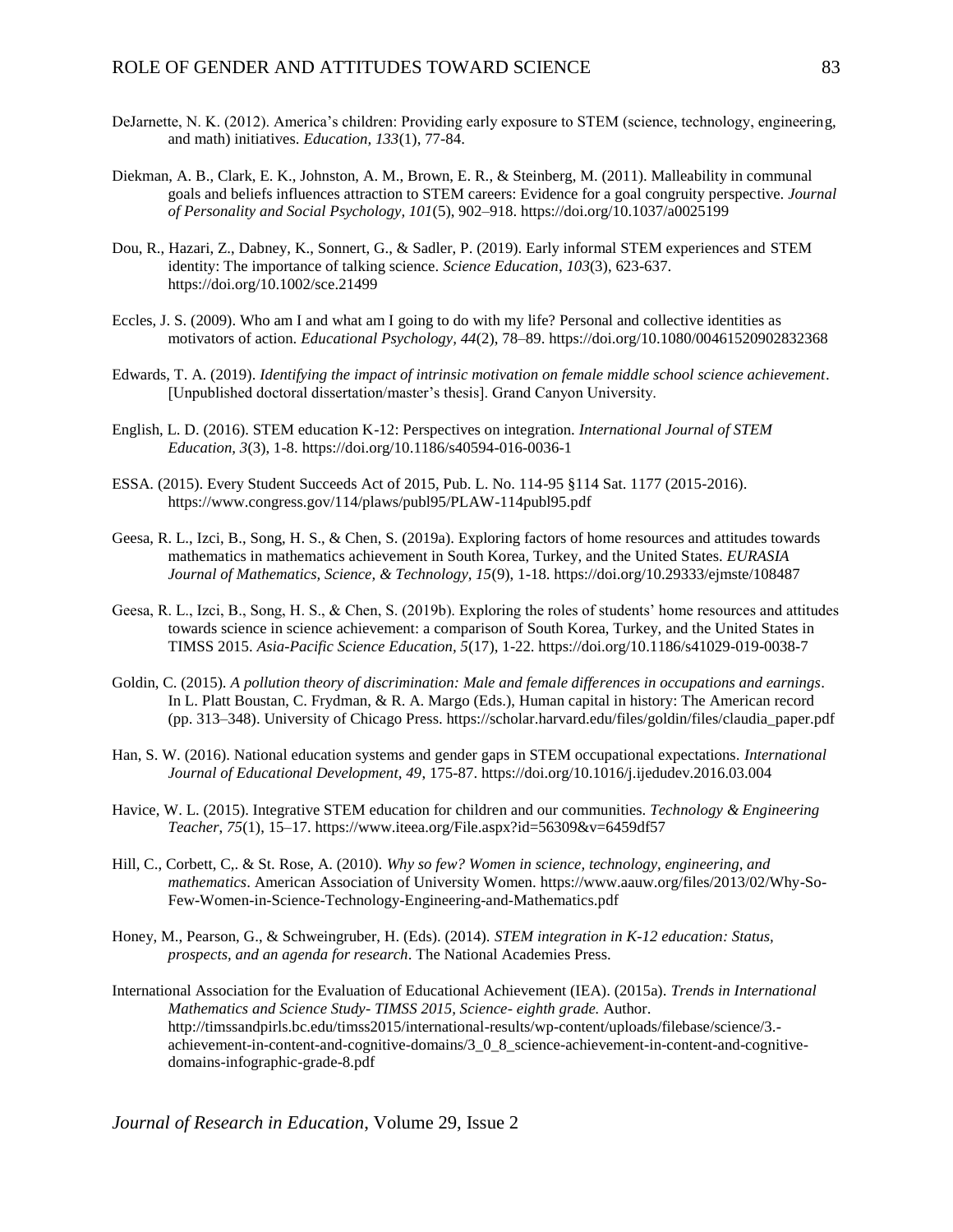#### ROLE OF GENDER AND ATTITUDES TOWARD SCIENCE 84

- International Association for the Evaluation of Educational Achievement (IEA). (2015b). *Trends in International Mathematics and Science Study- TIMSS 2015, Science- fourth grade.* Author. http://timssandpirls.bc.edu/timss2015/international-results/wp-content/uploads/filebase/science/3. achievement-in-content-and-cognitive-domains/3\_0\_4\_science-achievement-in-content-and-cognitivedomains-infographic-grade-4.pdf
- International Association for the Evaluation of Educational Achievement (IEA). (2017). *TIMSS & PIRLS*. https://timssandpirls.bc.edu/
- Kang, H., Calabrese Barton, A., Tan, E., Simpkins, S., Rhee, H.-y., & Turner, C. (2019). How do middle school girls of color develop STEM identities? Middle school girls' participation in science activities and identification with STEM careers. *Science Education, 103*(2), 418-439. https://doi.org/10.1002/sce.21492
- Kennedy, T. J., & Odell, M. L. (2014). Engaging students in STEM education. *Science Education International*, *25*(3), 246-258. https://files.eric.ed.gov/fulltext/EJ1044508.pdf
- Kim, J., & Park, D. (2010). The determinants of demand for private tutoring in South Korea. *Asia Pacific Education Review, 11*(3), 411-421. https://doi.org/10.1007/s12564-009-9067-3
- Kim, J.-S., & Bang, H. (2016). Education fever: Korean parents' aspirations for their children's schooling and future career. *Pedagogy, Culture & Society, 25*(2), 207-224. https://doi.org/10.1080/14681366.2016.1252419
- Kim, Y. H., Lee, I. H., & Park, H. J. (1993). *A study of Koreans' educational enthusiasm*. Korean Educational Development Institute.
- Korean Ministry of Education. (2017). *Statistics*. http://english.moe.go.kr/sub/info.do?m=050101&page=050101&num=1&s=english
- Lee, J. K. (2003). *Korean higher education: A Confucian perspective*. Jimoondang International.
- Lindberg, S. M., Hyde, J. S., Petersen, J. L. & Linn, M. C. (2010). New trends in gender and mathematics performance: A meta-analysis. *Psychology Bulletin, 136*(6), 1123-1135. <https://doi.org/10.1037/a0021276>
- Lubinski, D. & Benbow, C. P. (2006). Study of mathematically precocious youth after 35 years: Uncovering antecedents for the development of math-science expertise. *Perspectives of Psychological Science, 1*(4), 316–345. https://doi.org/10.1111/j.1745-6916.2006.00019.x
- Lubinski, D., Benbow, C. P., & Kell, H. J. (2014). Life paths and accomplishments o[f mathematically precocious](https://doi.org/10.1177/0956797614551371)  males and females four decades later. *Psychological Science, 25*, 2217–2232. <https://doi.org/10.1177/0956797614551371>
- Malin, J. R., Bragg, D. D., & Hackmann, D. G. (2017). College and career readiness and the Every Student Succeeds Act. *Educational Administration Quarterly, 53*(5), 809-838. https://doi.org/10.1177/0013161X17714845
- Malley, L., Neidorf, T., Arora, A., & Kroeger, T. (2016). United States. In I. V. S. Mullis, M. O. Martin, S. Goh, & K. Cotter (Eds.), *TIMSS 2015 encyclopedia: Education policy and curriculum in mathematics and science*. TIMSS & PIRLS International Study Center. http://timssandpirls.bc.edu/timss2015/encyclopedia/
- Mattern, N., & Schau, C. (2002). Gender differences in science attitude-achievement relationships over time among white middle‐school students. *Journal of Research in Science Teaching: The Official Journal of the National Association for Research in Science Teaching*, *39*(4), 324-340. https://doi.org/10.1002/tea.10024
- Martin, M. O., Mullis, I. V. S., Foy, P., & Hooper, M. (2016). *TIMSS 2015 International Results in Science.* TIMSS & PIRLS International Study Center. http://timssandpirls.bc.edu/timss2015/international-results/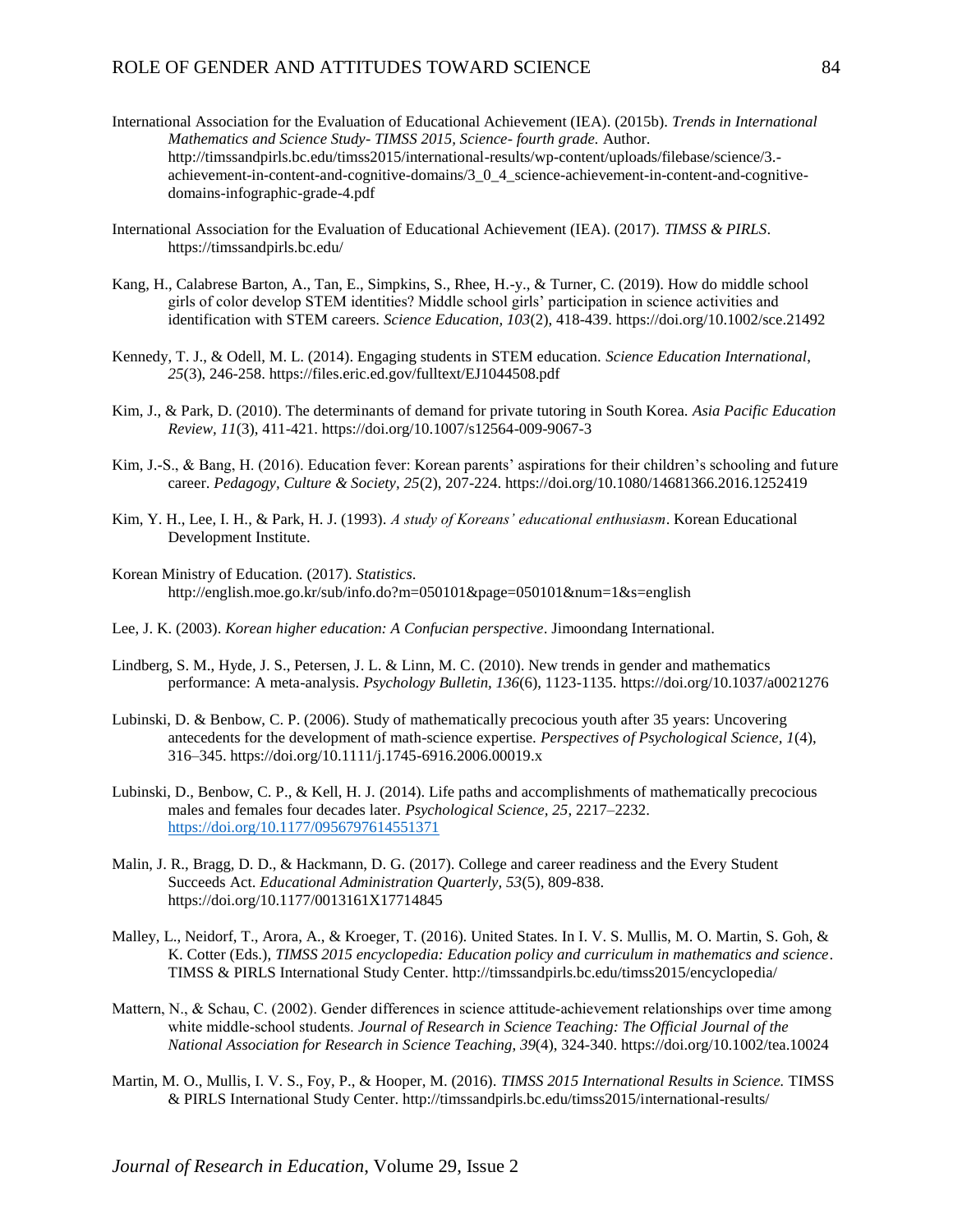- Martin, S. N., Im, S., & Song, J. (2016). Past, Present, and Future of Science, Mathematics, Engineering, and Technology Education Research and Practice in South Korea. *Eurasia Journal of Mathematics, Science and Technology Education, 12*(7), 1707-1710. https://doi.org/10.12973/eurasia.2016.1529a
- McKnight, C. C., & Schmidt, W. H. (1998). Facing facts in U. S. science and mathematics education: Where we stand, where we want to go. *Journal of Science Education and Technology, 7*(1), 57-76. https://link.springer.com/article/10.1023%2FA%3A1022536200005
- Miller, K., Sonnert, G., & Sadler, P. (2018). The influence of students' participation in STEM competitions on their interest in STEM careers. *International Journal of Science Education, Part B, 8*(2), 95–114. https://doi.org10.1080/21548455.2017.1397298
- Miller, D. I., Eagly, A. H., & Linn, M. C. (2015). Women's representation in science predicts national genderscience stereotypes: Evidence from 66 nations*. Journal of Educational Psychology, 107*(3), 631. https://doi.org/10.1037/edu0000005
- Ministry of National Education, General Directorate of Innovation and Educational Technologies (YEĞİTEK). (2016). *STEM education report*. http://yegitek.meb.gov.tr/STEM\_Education\_Report.pdf
- Ministry of National Education, General Directorate of Innovation and Educational Technologies (YEĞİTEK). (2017). *EBA'da düşün, tasarla, kodla…* [Think, design, and code on the educational informatics network]. http://yegitek.meb.gov.tr/www/ebada-dusun-tasarla-kodla/icerik/1161
- Ministry of National Education, General Directorate of Innovation and Educational Technologies (YEĞİTEK). (2018). *STEM eğitimi ögretmen el kitabi* [STEM education teacher's handbook]. http://scientix.meb.gov.tr/images/upload/Event\_35/Gallery/STEM%20Eğitimi%20Öğretmen%20El%20Kit abı.pdf
- Ministry of National Education of Turkey. (2018). *Fen bi̇li̇mleri̇ dersi̇ öğreti̇m programi (İlkokul ve ortaokul 3, 4, 5, 6, 7 ve 8. siniflar*) [The curriculum of science lessons, elementary and middle schools, grades 3, 4, 5, 6, 7, 8]. http://mufredat.meb.gov.tr/ProgramDetay.aspx?PID=325
- Ministry of National Education of Turkey. (2018, February 27). *İlköğretim kurumlari haftalik ders çizelgesi*  [Overview of weekly lessons for elementary and middle schools]. http://ttkb.meb.gov.tr/www/haftalik-derscizelgeleri/kategori/7
- Morgan, P. L., Farkas, G., Hillemeier, M. M., & Maczuga, S. (2016). Science achievement gaps begin very early, persist, and are largely explained by modifiable factors. *Educational Researcher, 45*(1), 18-35. http://dx.doi.org/10.3102/0013189X16633182
- Mullis, I. V. S., Martin, M. O., Goh, S., & Cotter, K. (Eds.) (2016). *TIMSS 2015 encyclopedia: Education policy and curriculum in mathematics and science.* TIMSS & PIRLS International Study Center. http://timssandpirls.bc.edu/timss2015/encyclopedia/
- Naizer, G., Hawthorne, M. J., & Henley, T. B. (2014). Narrowing the gender gap: Enduring changes in middle school students' attitude toward math, science and technology. *Journal of STEM Education: Innovations and Research*, *15*(3), 29-34. https://jstem.org/jstem/index.php/JSTEM/article/view/1825/1623
- National Science Foundation. (2018). *Science & Engineering Indicators 2018.* https://nsf.gov/statistics/2018/nsb20181/assets/nsb20181.pdf
- National Science Board, National Science Foundation. (2020). *Science and engineering indicators 2020: The state of U. S. science and engineering. NSB-2020-1*. https://ncses.nsf.gov/pubs/nsb20201/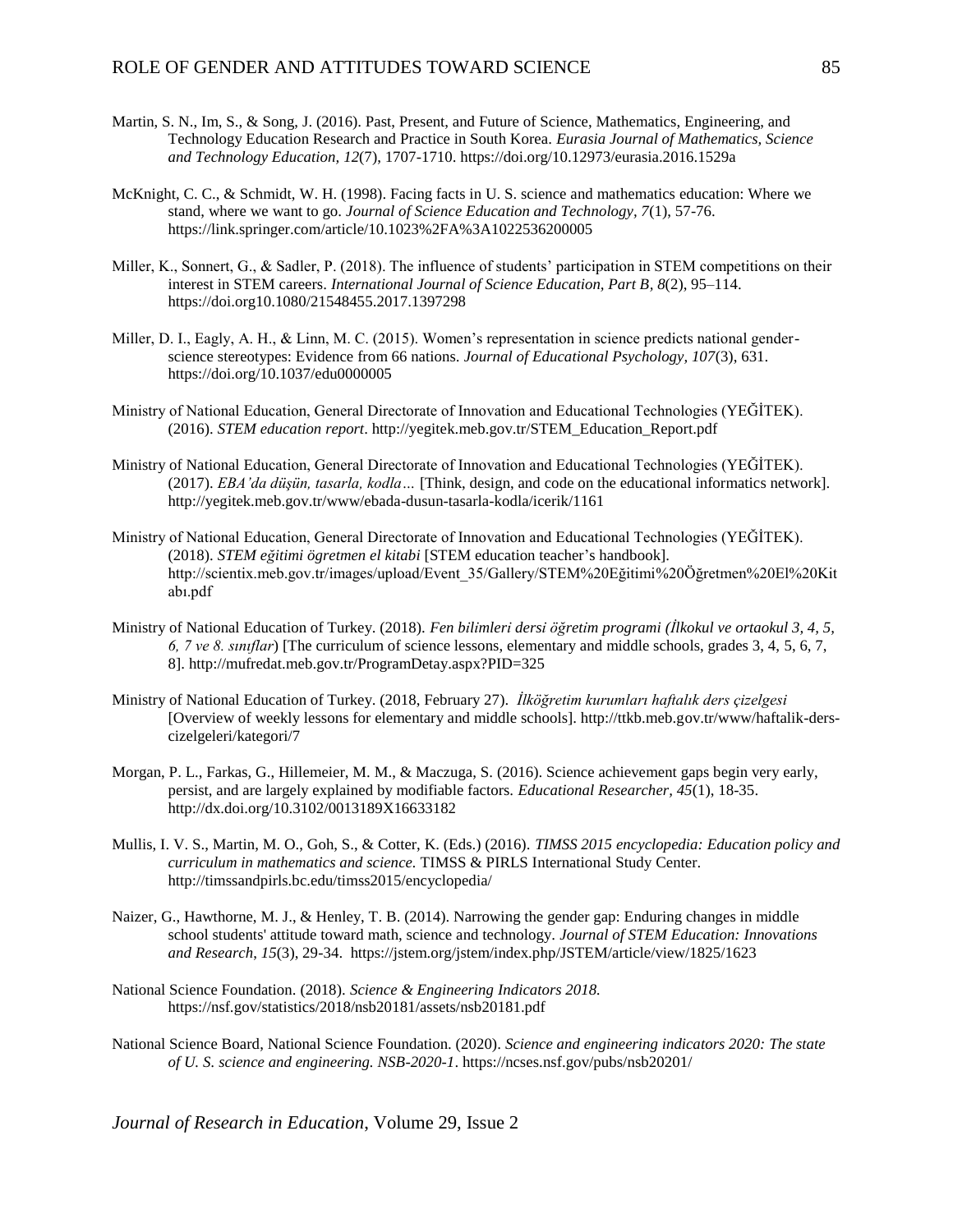#### ROLE OF GENDER AND ATTITUDES TOWARD SCIENCE  $86$

- Next Generation Science Standards. (2013). *Next generation science standards: For states, by states.* https://www.nextgenscience.org/sites/default/files/AllDCI.pdf
- Neuschmidt, O. (2007, September). *International Data Base (IDB) Analyzer Demonstration.* Baku, Azerbaijan.
- Organisation for Economic Co-operation and Development (OECD). (2016). *Programme for International Student Assessment.* <http://www.oecd.org/pisa/>
- Özdemir, E., Gönen, E., Polat, M., & Akyüz Ari, S. (2016). Turkey. In I. V. S. Mullis, M. O. Martin, S. Goh, & K. Cotter (Eds.), *TIMSS 2015 encyclopedia (Turkey): The science curriculum in primary and lower secondary grades.* TIMSS & PIRLS International Study Center. http://timssandpirls.bc.edu/timss2015/encyclopedia/countries/turkey/the-science-curriculum-in-primaryand-lower-secondary-grades/
- Park, H. J., Byun, S.-y., Sim, J., Han, H., & Baek, Y. S. (2016). Teachers' perceptions and practices of STEAM education in South Korea. *Eurasia Journal of Mathematics, Science and Technology Education, 12*(7), 1739-1753. https://doi.org/10.12973/eurasia.2016.1531a
- Patall, E. A., Steingut, R. R., Vasquez, A. C., Trimble, S. S., Pituch, K. A., & Freeman, J. L. (2018). Daily autonomy supporting or thwarting and students' motivation and engagement in the high school science classroom. *Journal of Educational Psychology, 110*(2), 269-288. <https://doi.org/10.1037/edu0000214>
- Petersen, J., & Hyde, J. S. (2014). Gender-related academic and occupational interests and goals. In L. S. Liben & R. S. Bigler (EdS.). *Advances in child development and behavior: The role of gender in educational contexts and outcomes* (Vol. 47, pp. 43-76). Academic Press.
- Piatek-Jimenez, K. Cribbs, J., & Gill, N. (2018). College students' perceptions of gender stereotypes: Making connections to the underrepresentation of women in STEM fields. *International Journal of Science Education, 40*(12), 1432–1454. https://doi.org/10.1080/09500693.2018.1482027
- Redmond, A., Thomas, J., High, K., Scott, M., Jordan, P., & Dockers, J. (2011). Enriching science and math through engineering. *School Science and Mathematics*, *111*(8), 399-408. [https://doi.org/10.1111/j.1949-](https://doi.org/10.1111/j.1949-8594.2011.00105.x) [8594.2011.00105.x](https://doi.org/10.1111/j.1949-8594.2011.00105.x)
- Rose, M. A., Geesa, R. L., & Stith, K. (2019). STEM leader excellence: A modified Delphi study of critical skills, competencies, and qualities. *Journal of Technology Education, 31*(1), 42-62. https://doi.org/10.21061/jte.v31i1.a.3
- Sang, K., Kwak, Y., Park, S., & Park, J. H. (2016). Korea, Rep. of. In I. V. S. Mullis, M. O. Martin, S. Goh, & K. Cotter (Eds.), *TIMSS 2015 encyclopedia: Education policy and curriculum in mathematics and science*. TIMSS & PIRLS International Study Center. http://timssandpirls.bc.edu/timss2015/encyclopedia/
- Siegler, R. S., Duncan, G. J., Davis-Kean, P. E., Duckworth, K., Claessens, A., Engel, M., Susperreguy, M. I., & Chen, M. (2012). Early predictors of high school mathematics achievement. *Psychological Science, 23*(7), 691-697. <https://doi.org/10.1177/0956797612440101>
- Stoet, G., & Geary, D. C. (2018). The gender-equality paradox in science, technology, engineering, and mathematics education. *Psychological Science*, *29*(4), 581-593. <https://doi.org/10.1177/0956797617741719>
- The IEA International Database Analyzer (IDB Analyzer, Version 3.1) [Computer software] (2013). International Association for the Evaluation of Educational Achievement.
- United Nations Equity for Gender Equality and Empowerment of Women (UN Women), Department of Economic and Social Affairs. (2019). *Progress on the sustainable development goals: The gender snapshot 2019*.